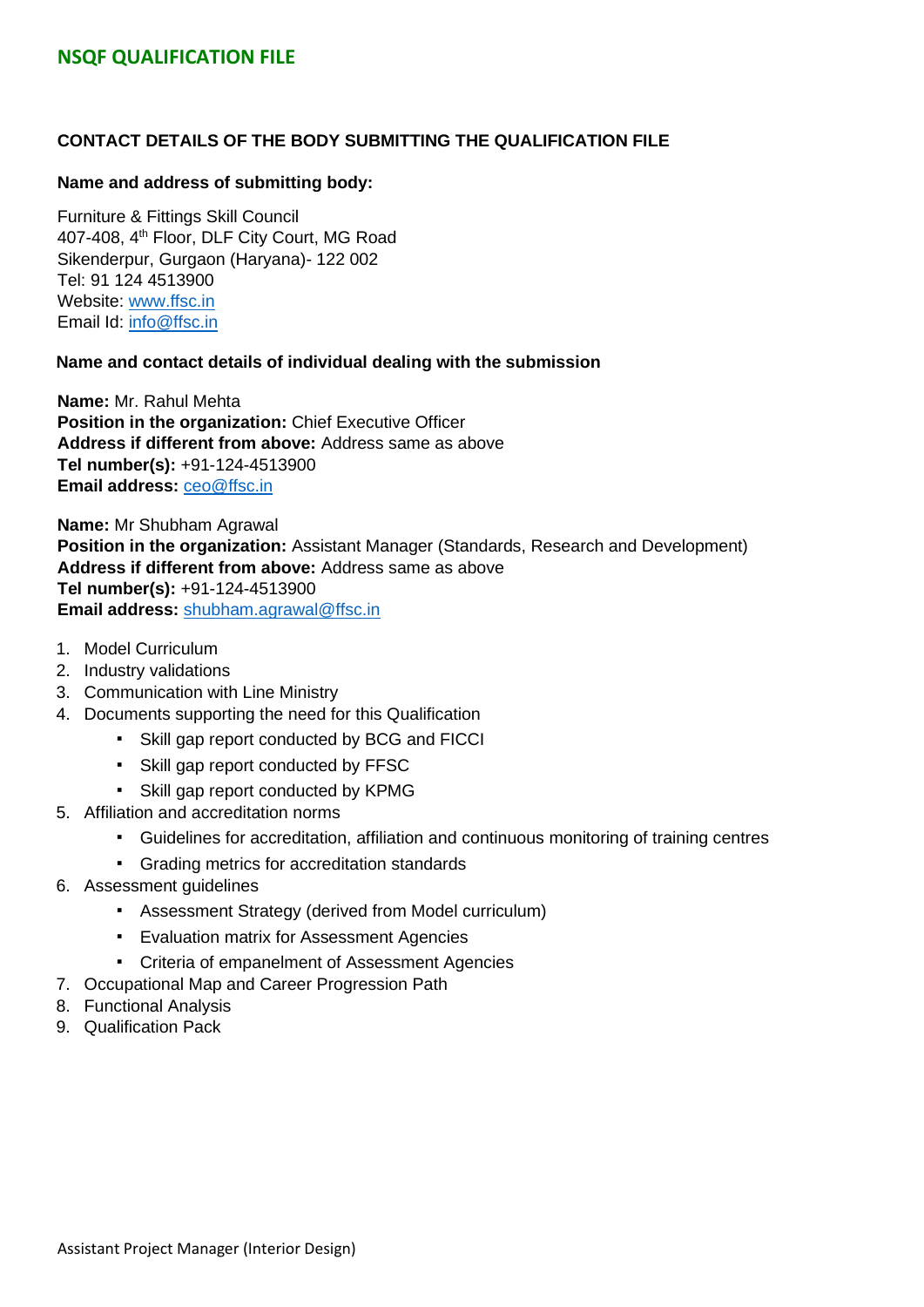#### **SUMMARY**

| 1<br>$\mathbf{2}$ | <b>Qualification Title:</b><br><b>Qualification Code, if any</b>                                                          | Assistant Project Manager (Interior Design)<br><b>With Electives:</b><br>1. Residence and Kitchen<br><b>Commercial and Hospital</b><br>2.<br>3. Academic Institution<br>4. Hospitality<br>5. Retail Fitout and Exhibition<br><b>FFS/Q0205</b>                                                                                                                                                                                                                                                                                                                                                                                                                              |
|-------------------|---------------------------------------------------------------------------------------------------------------------------|----------------------------------------------------------------------------------------------------------------------------------------------------------------------------------------------------------------------------------------------------------------------------------------------------------------------------------------------------------------------------------------------------------------------------------------------------------------------------------------------------------------------------------------------------------------------------------------------------------------------------------------------------------------------------|
| 3                 | <b>NCO code and occupation</b>                                                                                            | NCO-2015/3432.0100                                                                                                                                                                                                                                                                                                                                                                                                                                                                                                                                                                                                                                                         |
| 4                 | Nature and purpose of the<br><b>Qualification (Please specify whether</b><br>Qualification is short term or long<br>term) | <b>Nature of the Qualification:</b><br>The Qualification is for skilling, upskilling and<br>reskilling programs of varied types like short-<br>term training, Recognition of Prior Learning<br>(RPL), Apprenticeship, Vocational Education<br>in schools & colleges, customized industrial<br>training, etc.                                                                                                                                                                                                                                                                                                                                                               |
|                   |                                                                                                                           | <b>Purpose of the Qualification:</b><br>To create internships, apprenticeships, self<br>and wage employment opportunities, etc. for<br>freshers and as well as existing workforce.<br>Qualification is developed:<br>To skill the unemployed candidates by<br>imparting the short-term skill development<br>training<br>To allow people from other sectors to learn<br>new skills to deal with changes in the<br>workforce and market<br>To meet the requirement of the industry to<br>provide entry-level semi-skilled manpower<br>in this Qualification<br>To recognize the skills of the candidates<br>$\qquad \qquad \blacksquare$<br>who are already in this job role |
| 5                 | Body/bodies which will award the<br>Qualification                                                                         | Furniture & Fittings Skill Council (FFSC)                                                                                                                                                                                                                                                                                                                                                                                                                                                                                                                                                                                                                                  |
| 6                 | The body which will accredit<br>providers to offer courses leading to<br>the Qualification                                | Furniture & Fittings Skill Council (FFSC)                                                                                                                                                                                                                                                                                                                                                                                                                                                                                                                                                                                                                                  |
| $\overline{7}$    | Whether<br>accreditation/affiliation norms are<br>already in place or not, if<br>applicable (if yes, attach a<br>copy)    | Yes<br>Attached as supporting file                                                                                                                                                                                                                                                                                                                                                                                                                                                                                                                                                                                                                                         |
| 8                 | Occupation(s) to which the<br><b>Qualification gives access</b>                                                           | Interior Designing                                                                                                                                                                                                                                                                                                                                                                                                                                                                                                                                                                                                                                                         |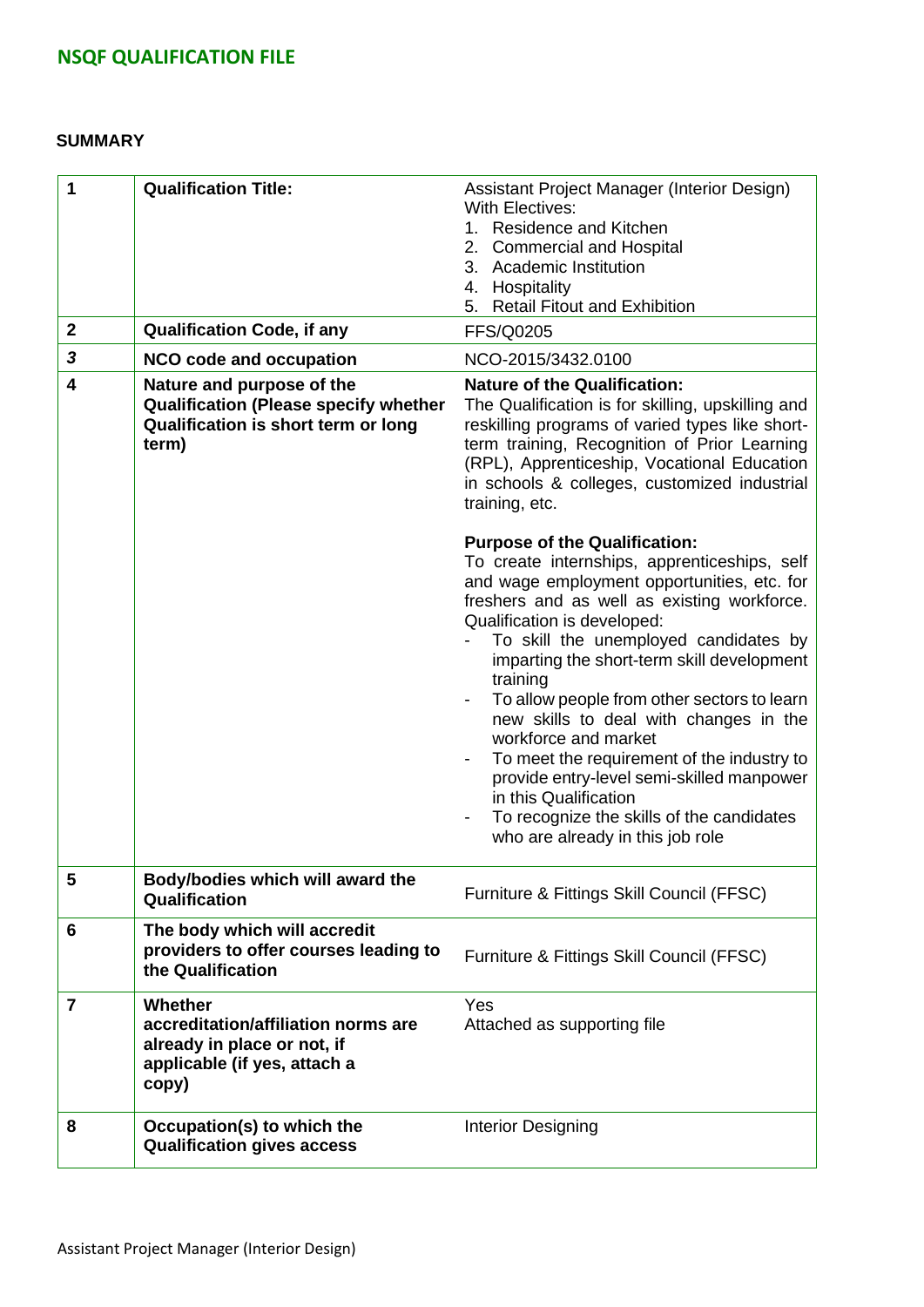| 9  | Job description of the occupation                                                                              | The Assistant Project Manager plays the role<br>assisting<br>conducting<br>in<br>business<br>οf<br>development and client servicing activities of<br>various projects. The person is responsible for<br>defining scope of work, planning of teams and<br>resources, reviewing design dockets and<br>manage financial transactions. The individual<br>will<br>perform<br>procurement<br>and<br>vendor<br>management,<br>quality<br>checks,<br>on-site<br>supervisions and client handovers. |  |  |  |
|----|----------------------------------------------------------------------------------------------------------------|--------------------------------------------------------------------------------------------------------------------------------------------------------------------------------------------------------------------------------------------------------------------------------------------------------------------------------------------------------------------------------------------------------------------------------------------------------------------------------------------|--|--|--|
| 10 | <b>Licensing requirements</b>                                                                                  | Not applicable                                                                                                                                                                                                                                                                                                                                                                                                                                                                             |  |  |  |
| 11 | <b>Statutory and Regulatory requirement</b><br>of the relevant sector (documentary<br>evidence to be provided) | Not applicable                                                                                                                                                                                                                                                                                                                                                                                                                                                                             |  |  |  |
| 12 | Level of the Qualification in the<br><b>NSQF</b>                                                               | 6                                                                                                                                                                                                                                                                                                                                                                                                                                                                                          |  |  |  |
| 13 | Anticipated volume of<br>training/learning required to complete<br>the Qualification                           | <b>Minimum: 690 Hours</b><br>480 hours + 210 hours (with 1 Elective)                                                                                                                                                                                                                                                                                                                                                                                                                       |  |  |  |
|    |                                                                                                                | <b>Maximum: 900 Hours</b><br>480 hours + 420 hours (with 2 Electives)                                                                                                                                                                                                                                                                                                                                                                                                                      |  |  |  |
|    |                                                                                                                | Model Curriculum may be referred                                                                                                                                                                                                                                                                                                                                                                                                                                                           |  |  |  |
| 14 | An indicative list of training tools<br>required to deliver this Qualification                                 | Model Curriculum may be referred (attached<br>as supporting file)                                                                                                                                                                                                                                                                                                                                                                                                                          |  |  |  |
| 15 | <b>Entry requirements and</b><br>recommendations and minimum age                                               | 10th Pass + ITI (1 Year Diploma) + 6 Years of<br><b>Relevant Work Experience</b><br><b>OR</b><br>12th pass + 7 Years of Relevant Work<br>Experience<br><b>OR</b>                                                                                                                                                                                                                                                                                                                           |  |  |  |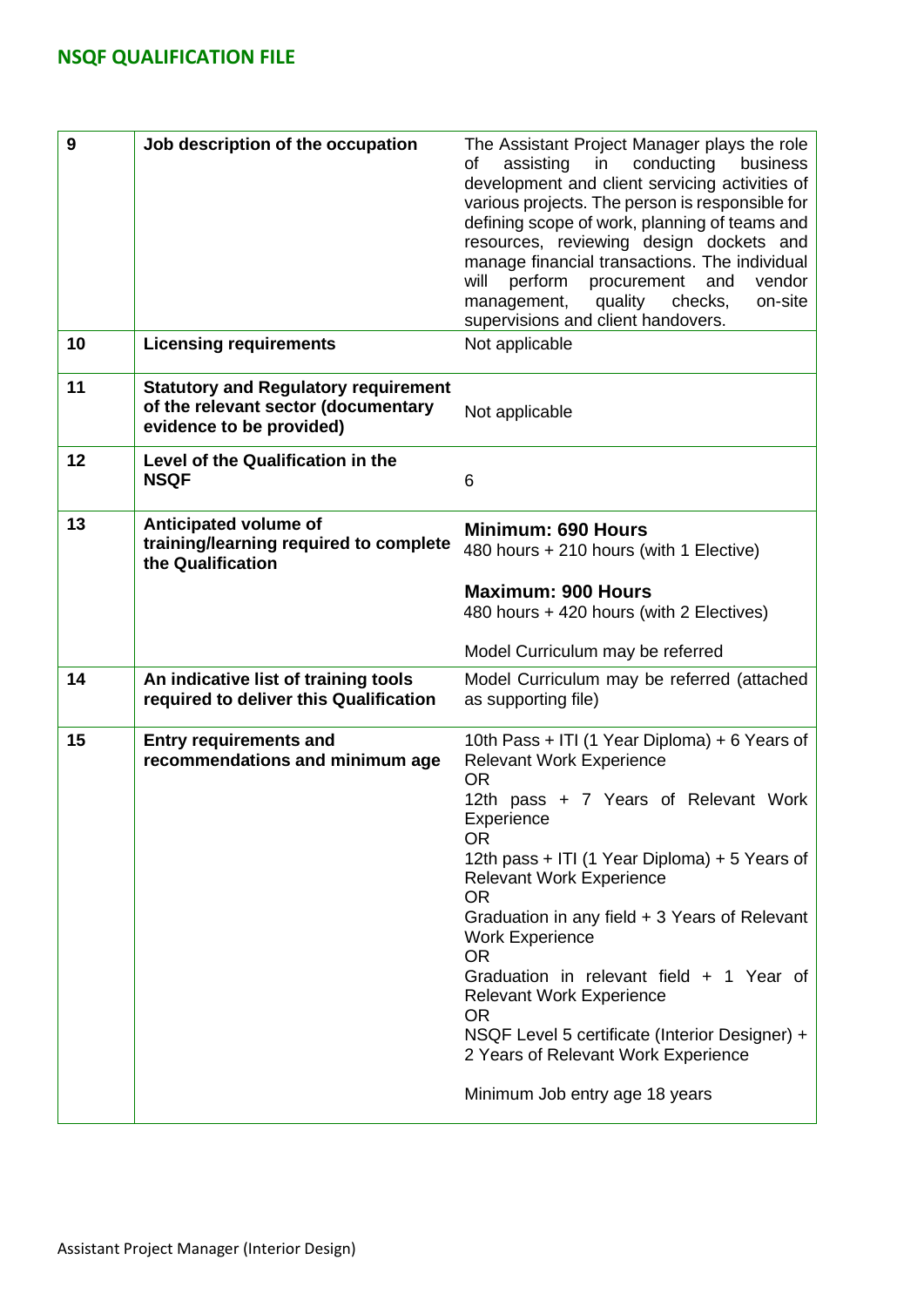| 16             | <b>Progression from the Qualification</b><br>(Please show Professional and<br>academic progression)                                | Project Manager (Interior Design) - Level 7<br>(To be developed)<br>The occupational map is attached as an<br>annexure which shows the professional<br>progression. |       |  |  |
|----------------|------------------------------------------------------------------------------------------------------------------------------------|---------------------------------------------------------------------------------------------------------------------------------------------------------------------|-------|--|--|
| 17             | <b>Arrangements for the</b><br><b>Recognition of Prior Learning (RPL)</b>                                                          | Yes                                                                                                                                                                 |       |  |  |
| 18             | <b>International comparability</b><br>where known (research evidence to<br>be provided)                                            | Not applicable                                                                                                                                                      |       |  |  |
| 19             | Date of a planned review of the<br><b>Qualification.</b>                                                                           | 3 years post the date of NSQC approval                                                                                                                              |       |  |  |
| 20             | The formal structure of the Qualification Mandatory components                                                                     |                                                                                                                                                                     |       |  |  |
|                | Title of component and identification<br>code/NOSs/ Learning outcomes                                                              | <b>Estimated size (learning</b><br>hours)                                                                                                                           | Level |  |  |
| $\mathbf{1}$   | <b>Bridge Module-1</b>                                                                                                             | 15                                                                                                                                                                  | 6     |  |  |
| $\overline{2}$ | FFS/N0225:<br>business<br>Assist<br>in<br>development and client servicing for<br>different project categories                     | 105                                                                                                                                                                 | 6     |  |  |
| 3              | FFS/N0226: Assist in defining final<br>scope of work and financial transactions<br>for assigned projects                           | 75                                                                                                                                                                  | 6     |  |  |
| 4              | FFS/N0227: Assist in planning teams<br>and resources for the assigned projects<br>and defining reporting mechanism                 | 75                                                                                                                                                                  | 6     |  |  |
| 5              | FFS/N0228: Assist in review/approval of<br>dockets, procurement,<br>design<br>and<br>vendor management of the assigned<br>projects | 90                                                                                                                                                                  | 6     |  |  |
| 6              | FFS/N0229: Assist in supervision of on-<br>site installation, quality control and client<br>handover for assigned projects         | 75                                                                                                                                                                  | 6     |  |  |
| $\overline{7}$ | FFS/N8204: Work effectively with the<br>supervisors and co-workers involving<br>gender and PwD sensitive practices                 | 15                                                                                                                                                                  | 4     |  |  |
| 8              | Undertake<br>FFS/N8206:<br>entrepreneurship<br>business<br>and<br>development activities                                           | 15                                                                                                                                                                  | 4     |  |  |
| 9              | FFS/N8207:<br>Supervise<br>health<br>and<br>safety protocols for project designing at<br>the workplace                             | 15                                                                                                                                                                  | 4     |  |  |
|                | Sub Total (A)                                                                                                                      | 480                                                                                                                                                                 |       |  |  |
|                | Total (A)                                                                                                                          | 480 Hours                                                                                                                                                           |       |  |  |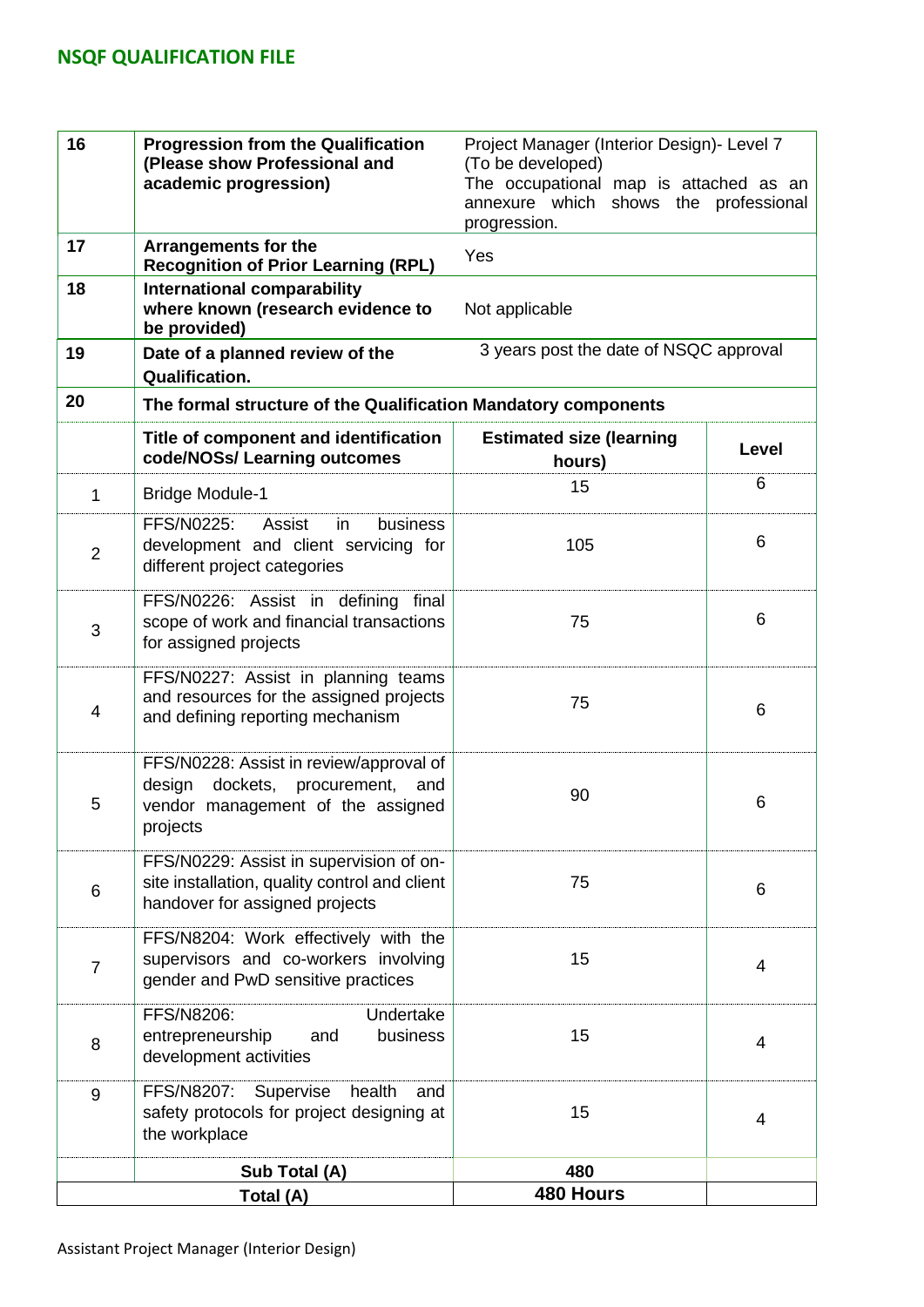|                | <b>Elective components</b>                                                                                             |                                           |       |
|----------------|------------------------------------------------------------------------------------------------------------------------|-------------------------------------------|-------|
|                | Title of component and identification<br>code/NOSs/ Learning outcomes                                                  | <b>Estimated size (learning</b><br>hours) | Level |
| 1              | FFS/N0230: Assist in management of<br>assigned interior design projects for<br>Residence and Kitchen projects          | 210                                       | 6     |
| $\overline{2}$ | FFS/N0231: Assist in management of<br>assigned Commercial and Hospital<br>interior design projects                     | 210                                       | 6     |
| 3              | FFS/N0232: Assist in management of<br>assigned interior design projects for<br>Academic Institutions segment           | 210                                       | 6     |
| 4              | FFS/N0233: Assist in management of<br>assigned interior design projects under<br>Hospitality segment                   | 210                                       | 6     |
| 5              | FFS/N0234: Assist in management of<br>assigned interior design projects under<br>Retail Fitout and Exhibitions segment | 210                                       | 6     |
|                | Sub Total (B)                                                                                                          | 1050                                      |       |

|             | Minimum with one Elective= 690 hr.  |
|-------------|-------------------------------------|
|             | $(480 + 210$ Elective)              |
| Total (A+B) |                                     |
|             | Maximum with two Electives= 900 hr. |
|             | $(480 + 420$ Electives)             |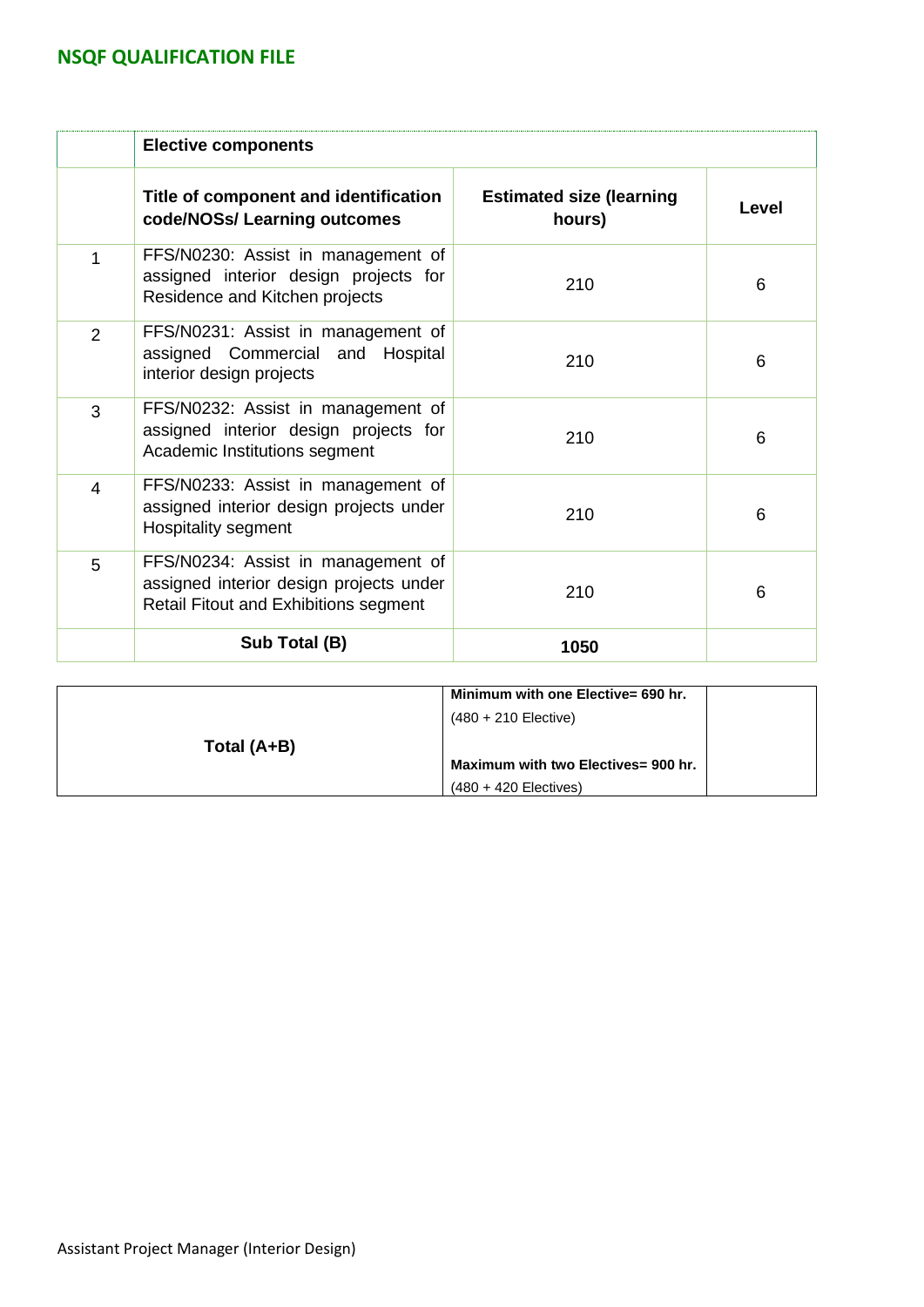## **SECTION 1 ASSESSMENT**

| 21 | Body/Bodies will carry out an assessment: The affiliated Assessment Bodies,<br>Industry Associations, and certified Master Assessors/Assessors can do the<br>assessment.                                                                                                                                                                                                                                                                                         |
|----|------------------------------------------------------------------------------------------------------------------------------------------------------------------------------------------------------------------------------------------------------------------------------------------------------------------------------------------------------------------------------------------------------------------------------------------------------------------|
| 22 | How will the RPL assessment be managed, and who will carry it out?<br>FFSC follows the guidelines of funding agencies for the RPL. Pradhan Mantri<br>Kaushal Vikas Yojna (PMKVY), Ministry of Skill Development & Entrepreneurship<br>and guidelines of Corporations under the Ministry of Social Justice and<br>Empowerment are followed to implement respective RPL programs.                                                                                  |
|    | The RPL will be based on the parameters and assessment criteria of the FFSC RPL<br>assessment process as mentioned in the approved Qualification.<br>The candidates with prior learning experience will be identified by FFSC/ affiliated<br>Training Partner/ Skill Ambassadors/ or any other authorized body. In addition, the<br>candidates will be identified by door-to-door mobilization/mobilization camps/ print<br>and social media advertisements etc. |
|    | The mobilized candidates will be counselled and oriented about the NSQF<br>framework. The existing competency will be mapped with the appropriate NSQF<br>level of the concerned job role for the assessment. The significant steps of RPL will                                                                                                                                                                                                                  |
|    | be:<br>1) Cluster mapping and identification of the suitable candidates<br>2) Mobilization, counselling, and pre-screening of the candidates<br>3) Candidate registration and batch creation<br>4) Conduct of RPL training program<br>Assessment after the training program by affiliated assessment agencies<br>5)<br>6) Evaluation of assessment result<br>7) Issuance of the NCVET certificate to the successful candidate                                    |
|    | FFSC will carry out RPL for both funded and paid RPL programs under various<br>categories according to the requirement. The categories of RPL which can be<br>executed are:                                                                                                                                                                                                                                                                                      |
|    | 1. RPL Type -1 (in camps/ centres)<br>2. RPL Type-2 (in Employer premise)<br>3. RPL Type-3 (On-demand)<br>4. RPL Type-4 (Best-in-class employers)<br>5. RPL Type-5 (Online RPL)                                                                                                                                                                                                                                                                                  |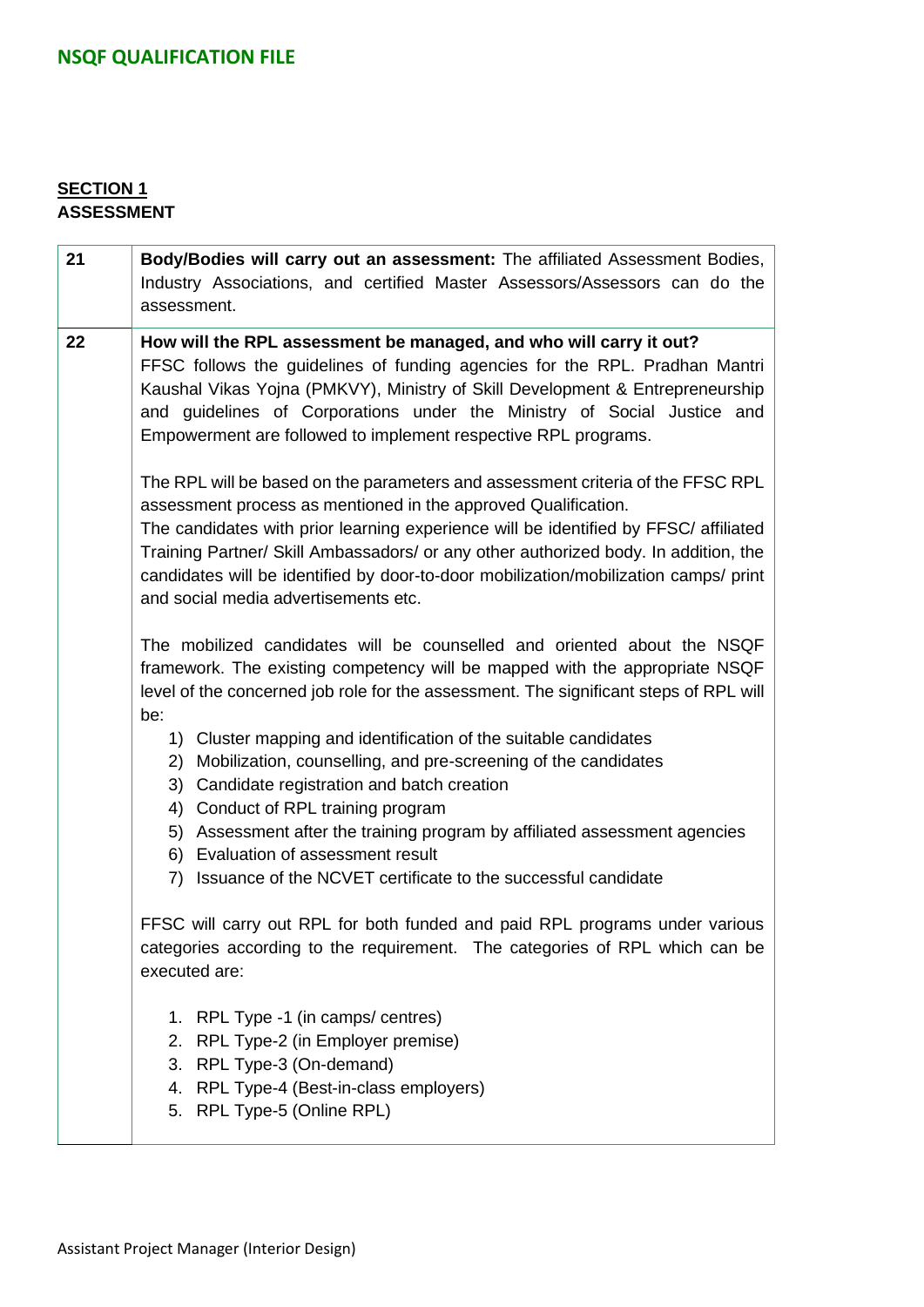| 23 | Describe the overall assessment strategy and specific arrangements which<br>have been put in place to ensure that assessment is always valid, reliable,<br>and fair and show that these are in line with the requirements of the NSQF.                                                                                                                                                             |
|----|----------------------------------------------------------------------------------------------------------------------------------------------------------------------------------------------------------------------------------------------------------------------------------------------------------------------------------------------------------------------------------------------------|
|    | Empaneled Assessment Agencies will do the assessment. These assessors would<br>be aligned to assess as per the laid down criteria. Only the TOA-certified Assessor<br>is eligible to conduct the assessment.                                                                                                                                                                                       |
|    | Assessment Agency would conduct assessment only at the training centers of<br>Training Partner or designated testing centers authorized by FFSC.                                                                                                                                                                                                                                                   |
|    | Each National Occupational Standard (NOS) has been assigned weightage. Therein<br>each Performance Criteria in the NOS has been given marks for theory/ practical/<br>project/viva based on relative importance and criticality of function.                                                                                                                                                       |
|    | This will facilitate the preparation of question bank/paper sets for the Qualification.<br>Each of these paper sets/question banks created by the Assessment Agency will be<br>validated by the industry subject matter experts of FFSC.                                                                                                                                                           |
|    | The following tools are proposed to be used for the final assessment:                                                                                                                                                                                                                                                                                                                              |
|    | i. Written Test: This will comprise Multiple-Choice Questions. An online system for<br>this will be preferred.                                                                                                                                                                                                                                                                                     |
|    | ii. <b>Practical Test:</b> This will comprise a test job/ assignment to be done as per the<br>briefing following appropriate working steps, using necessary tools, equipment, and<br>instruments.                                                                                                                                                                                                  |
|    | Through observation, it will be possible to ascertain the candidate's aptitude,<br>attention to detail, quality consciousness, etc. The Assessor will measure the end<br>product to gauge the level of his skill achievements.                                                                                                                                                                     |
|    | iii. Structured Interview/viva: This tool will be used to assess the conceptual<br>understanding and the behavioral aspects regarding the job role and the specific<br>task at hand.                                                                                                                                                                                                               |
|    | iv. Project Test:<br>During the training period, each trainee will be given a project to be developed within<br>a given time frame. The same project will be evaluated on the assessment date by<br>the Assessor.                                                                                                                                                                                  |
|    | For each Qualification, assessment criteria have been developed, which<br>describe the weightage for each NOS/Performance criteria (PC) and<br>assigned marks based on each NOS separately<br>The question bank will be developed by the subject matter experts to assess<br>the theoretical and practical knowledge.<br>The affiliated assessment agency will carry out the assessment process on |
|    | the date proposed after completing the training.                                                                                                                                                                                                                                                                                                                                                   |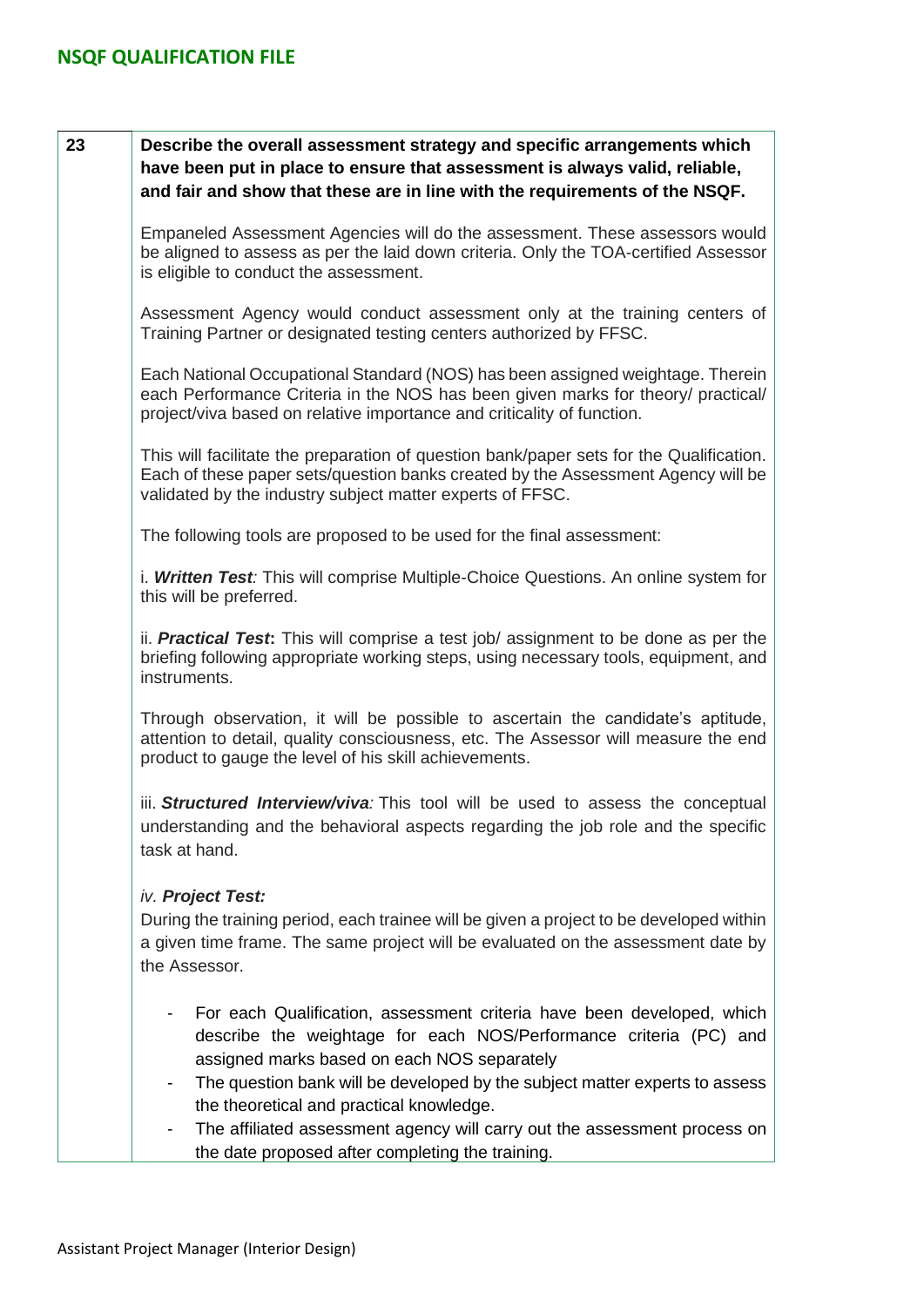| The result of the assessment will be shared by the assessment body to FFSC<br>$\sim$<br>for review and compliance; after that result will be processed, and certificates<br>will be generated. |
|------------------------------------------------------------------------------------------------------------------------------------------------------------------------------------------------|
| Assessments shall be conducted in the regional languages in case of any<br>$\overline{\phantom{a}}$<br>specific requirement from the concerned Training Institutions.                          |
| For ensuring the impartial assessment, it will be ensured that the<br>$\blacksquare$<br>Assessment Agencies are not involved in any type of training delivery with<br>respect to this project. |
| The detailed guideline and strategy can be referred at:                                                                                                                                        |
| Assessment Strategy (derived from Model curriculum)                                                                                                                                            |
| • Evaluation matrix for Assessment Agencies                                                                                                                                                    |
| Criteria of empanelment of Assessment Agencies                                                                                                                                                 |

### **24. Assessment evidences**

.

Assessment Guidelines and Assessment Weightage

### **Assessment Guidelines:**

1. The Sector Skill Council will create criteria for assessment for each Qualification Pack. Each Element/ Performance Criteria (PC) will be assigned marks proportional to its importance in NOS. SSC will also lay down the proportion of marks for Theory and Skills Practical for each Element/ PC.

2. The assessment for the theory part will be based on the knowledge bank of questions created by the SSC.

3. Assessment will be conducted for all compulsory NOS, and where applicable, on the selected elective/option NOS/set of NOS.

4. Individual assessment agencies will create unique question papers for the theory part for each candidate at each examination/training centre (as per assessment criteria below).

5. Individual assessment agencies will create unique evaluations for skill practical for every student examination/ training centre based on these criteria.

6. To pass the Qualification Pack assessment, every trainee should score a minimum aggregate passing percentage of 70% for the QP and a minimum of 70% for each NOS.

7. In case of unsuccessful completion, the trainee may seek reassessment on the Qualification Pack.

### **Minimum Aggregate Passing % at QP Level: 70**

(**Please note**: Every Trainee should score a minimum aggregate passing percentage as specified above to successfully clear the Qualification Pack assessment.)

### **Minimum Passing % at NOS Level: 70**

(**Please note**: A Trainee must score the minimum percentage for each NOS separately as well as on the QP as a whole.)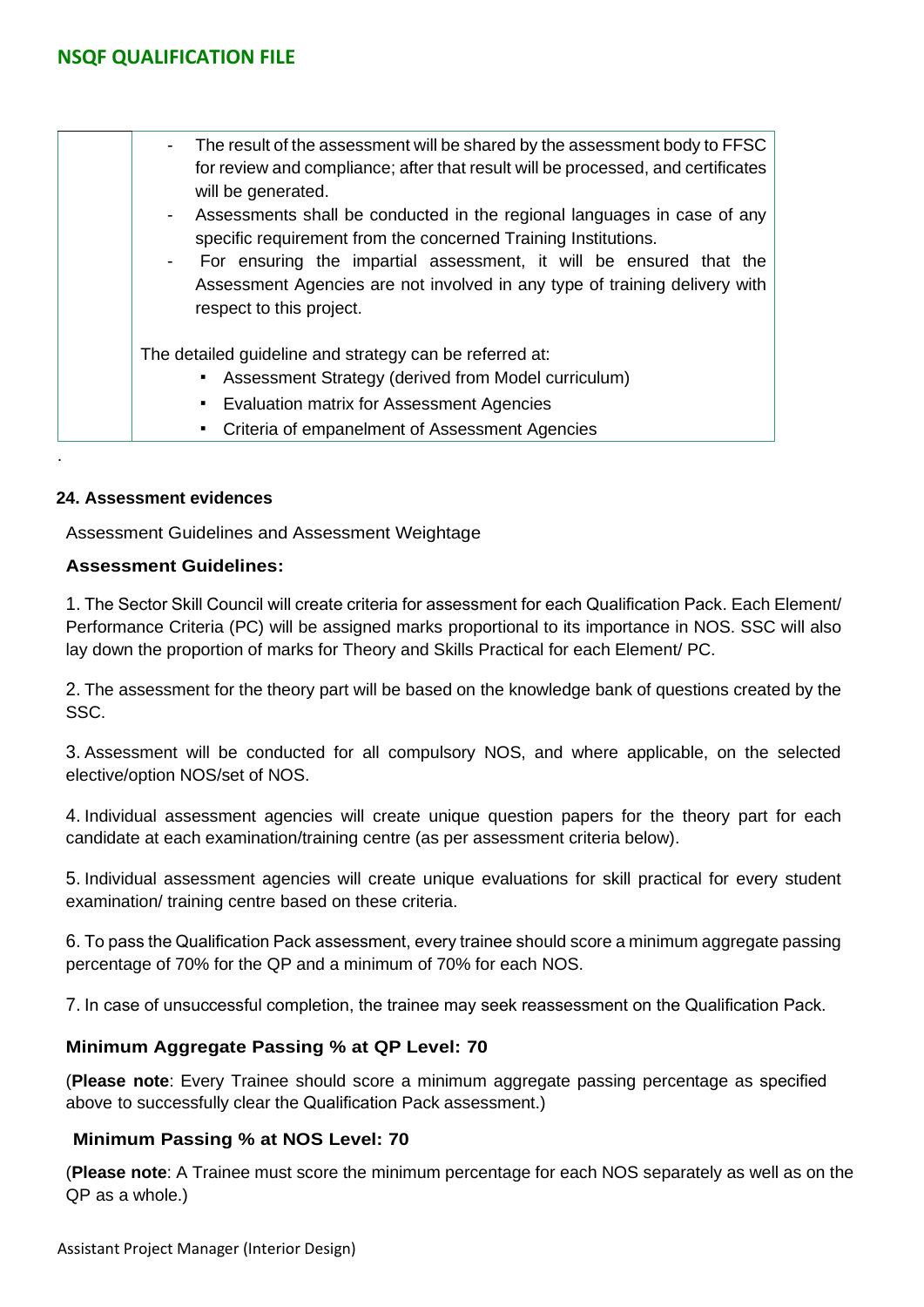#### **Assessment Criteria:**

#### **FFS/N0225: Assist in business development and client servicing for different project categories**

| <b>Assessment Criteria for Outcomes</b>                                                                                                                                               | <b>Theory</b><br><b>Marks</b> | <b>Practical</b><br><b>Marks</b> | Project<br><b>Marks</b> | <b>Viva</b><br><b>Marks</b> |
|---------------------------------------------------------------------------------------------------------------------------------------------------------------------------------------|-------------------------------|----------------------------------|-------------------------|-----------------------------|
| Assist in business development activities                                                                                                                                             | 10                            | 26                               | 10                      | $\mathbf{2}$                |
| <b>PC1.</b> assist in preparing business development and<br>marketing strategies                                                                                                      | 3                             | $\overline{7}$                   | 2                       | 1                           |
| <b>PC2.</b> assist in preparation and revision of company<br>profile and product/service catalogues                                                                                   | $\overline{2}$                | 5                                | $\overline{2}$          | 0                           |
| <b>PC3.</b> assist in planning and<br>execution<br>0f<br>promotional activities and events                                                                                            | $\overline{2}$                | 5                                | $\overline{2}$          | 0                           |
| <b>PC4.</b> assist in preparation and maintenance of<br>records of the pipeline of prospective clients                                                                                | 1                             | 4                                | 2                       | $\mathbf 0$                 |
| <b>PC5.</b> Follow up with the prospective clients for<br>generation of new business opportunities                                                                                    | $\overline{2}$                | 5                                | $\overline{2}$          | 1                           |
| Assist in client servicing and related activities                                                                                                                                     | 10                            | 29                               | 10                      | 3                           |
| <b>PC6.</b> arrange virtual/physical meetings with the<br>prospective clients                                                                                                         | $\overline{2}$                | 6                                | $\overline{2}$          | 0                           |
| <b>PC7.</b> assist in analyzing the first-hand information<br>shared by the client like project details, drawings,<br>layouts, design dockets, preferences, etc.                      | $\overline{2}$                | $\overline{7}$                   | $\overline{2}$          | 1                           |
| <b>PC8.</b> assist in preparing for client meetings and<br>making intro presentations                                                                                                 | $\overline{2}$                | $\overline{7}$                   | $\overline{2}$          | 1                           |
| PC9. ensure taking meeting notes about client<br>inputs and project requirements, and proper<br>record-keeping in assigned formats like Minutes of<br>the Meeting, Project File, etc. | $\overline{2}$                | 5                                | $\overline{2}$          | 1                           |
| <b>PC10.</b> build and maintain rapport and healthy<br>professional relationship with the clients, client<br>POCs, other agencies                                                     | $\overline{2}$                | 4                                | $\overline{2}$          | 0                           |
| <b>NOS Total</b>                                                                                                                                                                      | 20                            | 55                               | 20                      | 5                           |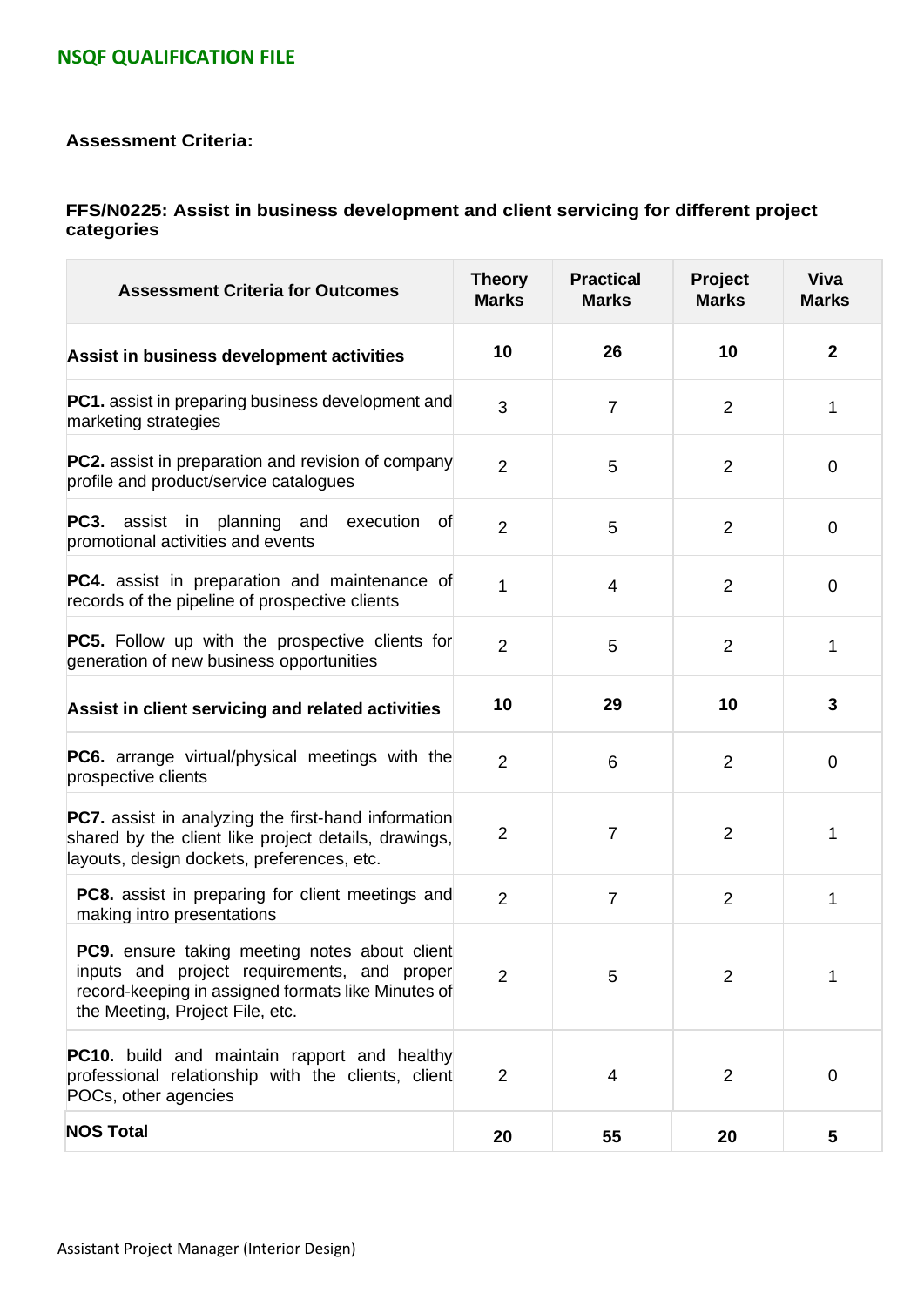#### **FFS/N0226: Assist in defining final scope of work and financial transactions for assigned projects**

| <b>Assessment Criteria for Outcomes</b>                                                                                                             | <b>Theory</b><br><b>Marks</b> | <b>Practical</b><br><b>Marks</b> | Project<br><b>Marks</b> | <b>Viva</b><br><b>Marks</b> |
|-----------------------------------------------------------------------------------------------------------------------------------------------------|-------------------------------|----------------------------------|-------------------------|-----------------------------|
| Assist in defining scope of work as per first-<br>hand information from the client and site<br>survey/recce                                         | 11                            | 26                               | 11                      | 3                           |
| <b>PC1.</b> assist in identifying project type, preferences<br>in design, material, style, furniture, utilities, services<br>quality standards etc. | $\overline{2}$                | 4                                | $\overline{2}$          | 1                           |
| <b>PC2.</b> analyze the need and scope of site<br>survey/recce based on the first-hand information<br>and client intro meeting                      |                               | $\overline{2}$                   | 1                       | 0                           |
| <b>PC3.</b> plan and organize the site survey/recce in<br>coordination with client POCs and internal Interior<br>Design/Installation teams          | $\overline{2}$                | 4                                | $\overline{2}$          | 0                           |
| <b>PC4.</b> assist in performing site survey with the client<br>and concerned teams, and monitoring the recce<br>activities                         | 2                             | 6                                | $\overline{2}$          | 1                           |
| <b>PC5.</b> supervise the preparation and<br>timely<br>submission of the recce reports including the site<br>pictures and measurements details      | $\overline{2}$                | 4                                | 1                       | $\overline{0}$              |
| <b>PC6.</b> assist in defining final scope of work and<br>resources required for the same                                                           | $\overline{2}$                | 6                                | 3                       | 1                           |
| Assist in preparing estimates, quotations and<br>negotiations                                                                                       | 14                            | 24                               | 9                       | $\mathbf{2}$                |
| <b>PC7.</b> coordinate with different teams like design<br>team, accounts team, vendors for preparing<br>estimate and related documents             | $\overline{2}$                | 4                                | $\overline{2}$          | $\overline{0}$              |
| <b>PC8.</b> assist in preparing the project proposal<br>factoring the client budget, and the timelines for the<br>project execution                 | 4                             | 6                                | $\overline{2}$          | $\overline{0}$              |
| <b>PC9.</b> facilitate negotiations, approvals, project<br>closure formalities like agreement preparation,<br>contract sign off, etc.               | $\overline{2}$                | 6                                | $\overline{2}$          | 1                           |
| <b>PC10.</b> assist in gauging impact of proposed<br>changes/deviation during execution on project<br>timelines & budget                            | $\overline{2}$                | $\overline{2}$                   | 1                       | 0                           |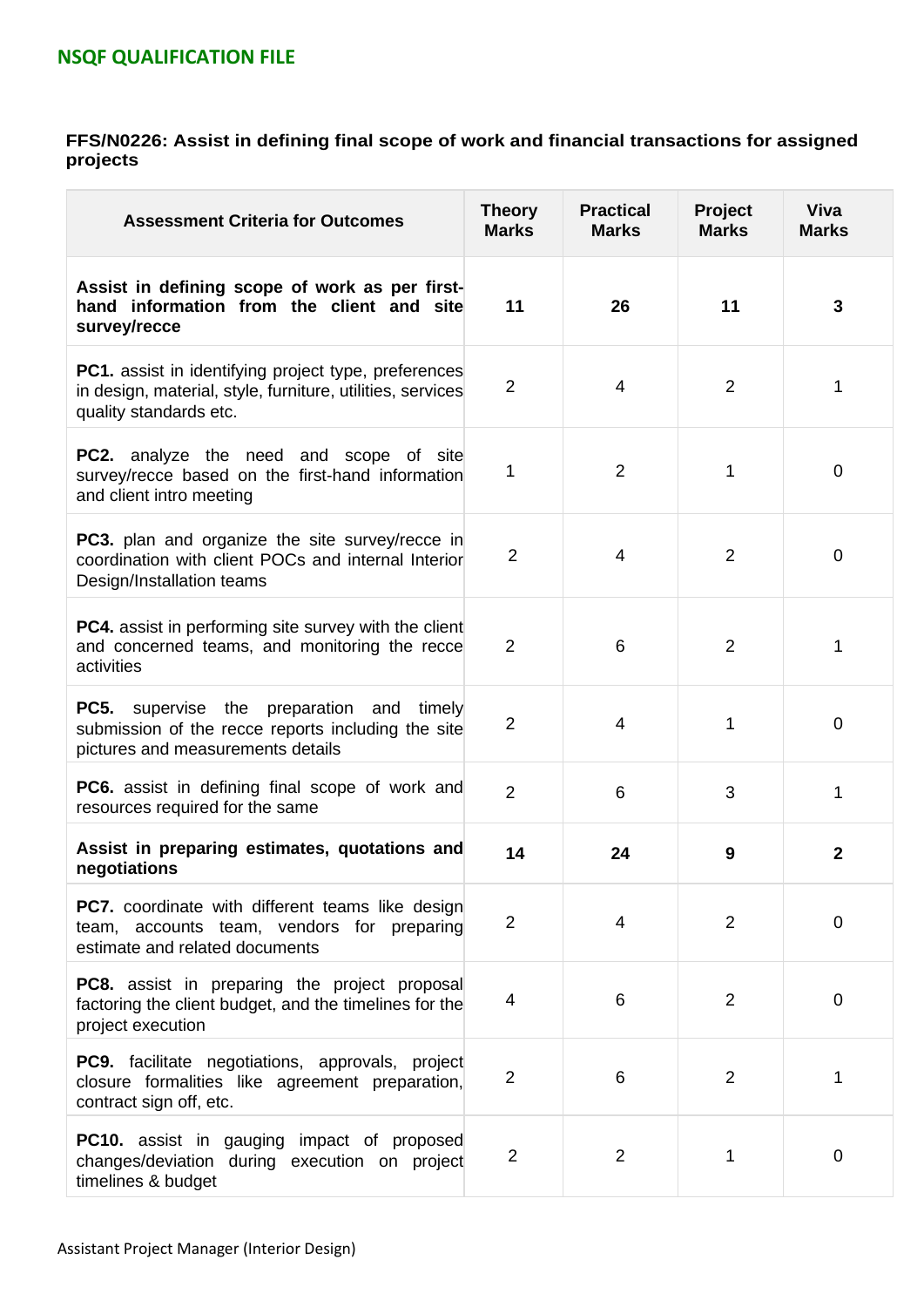| <b>PC11.</b> facilitate approval of additional scope of work<br>and respective quotation from the client | 2             |    |    |  |
|----------------------------------------------------------------------------------------------------------|---------------|----|----|--|
| <b>PC12.</b> assist in financial transactions, payment<br>coordination, record-keeping and updates       | $\mathcal{P}$ |    |    |  |
| <b>NOS Total</b>                                                                                         | 25            | 50 | 20 |  |

### **FFS/N0227: Assist in planning teams and resources for the assigned projects and defining reporting mechanism**

| <b>Assessment Criteria for Outcomes</b>                                                                                                                                                                  | <b>Theory</b><br><b>Marks</b> | <b>Practical</b><br><b>Marks</b> | Project<br><b>Marks</b> | <b>Viva</b><br><b>Marks</b> |
|----------------------------------------------------------------------------------------------------------------------------------------------------------------------------------------------------------|-------------------------------|----------------------------------|-------------------------|-----------------------------|
| Assist in planning resources as per finalized<br>scope of work for the project                                                                                                                           | 10                            | 20                               | 8                       | $\overline{2}$              |
| <b>PC1.</b> assist in preparing estimates of raw material<br>and products required for the project/s, like Tiles/<br>Marbles, Wallpapers, Paints, Glass, Light, POP,<br>Sanitary, Fabric, Rugs, Curtains | 3                             | 6                                | 2                       | $\overline{0}$              |
| <b>PC2.</b> study in-house material library and conduct<br>market research/visits to keep vendor options<br>updated                                                                                      | $\overline{2}$                | 4                                | $\overline{2}$          | 1                           |
| <b>PC3.</b> assist in raising tenders, inviting quotations and<br>delivery timelines, terms and conditions from various<br>vendors                                                                       | 3                             | 6                                | $\overline{2}$          | 0                           |
| PC4. participate in the review process and share<br>inputs/suggestions for shortlisting right vendor<br>partners                                                                                         | $\overline{2}$                | 4                                | $\overline{2}$          | 1                           |
| <b>Assist</b><br>organizing<br>define<br>in<br>teams<br>and<br>supervision and reporting mechanism for various<br>projects                                                                               | $\overline{7}$                | 14                               | 6                       | 1                           |
| <b>PC5.</b> assist in estimating nature/types of teams<br>required as per finalized scope of work                                                                                                        | 3                             | 6                                | $\overline{2}$          | $\mathbf 0$                 |
| <b>PC6.</b> define tasks of each team along with timelines,<br>ownership, Gantt charts, estimates, etc.                                                                                                  | $\overline{2}$                | $\overline{4}$                   | $\overline{2}$          | 1                           |
| PC7. define task updates and feedback mechanism<br>for regular periodic updates                                                                                                                          | $\overline{2}$                | 4                                | $\overline{2}$          | $\mathbf 0$                 |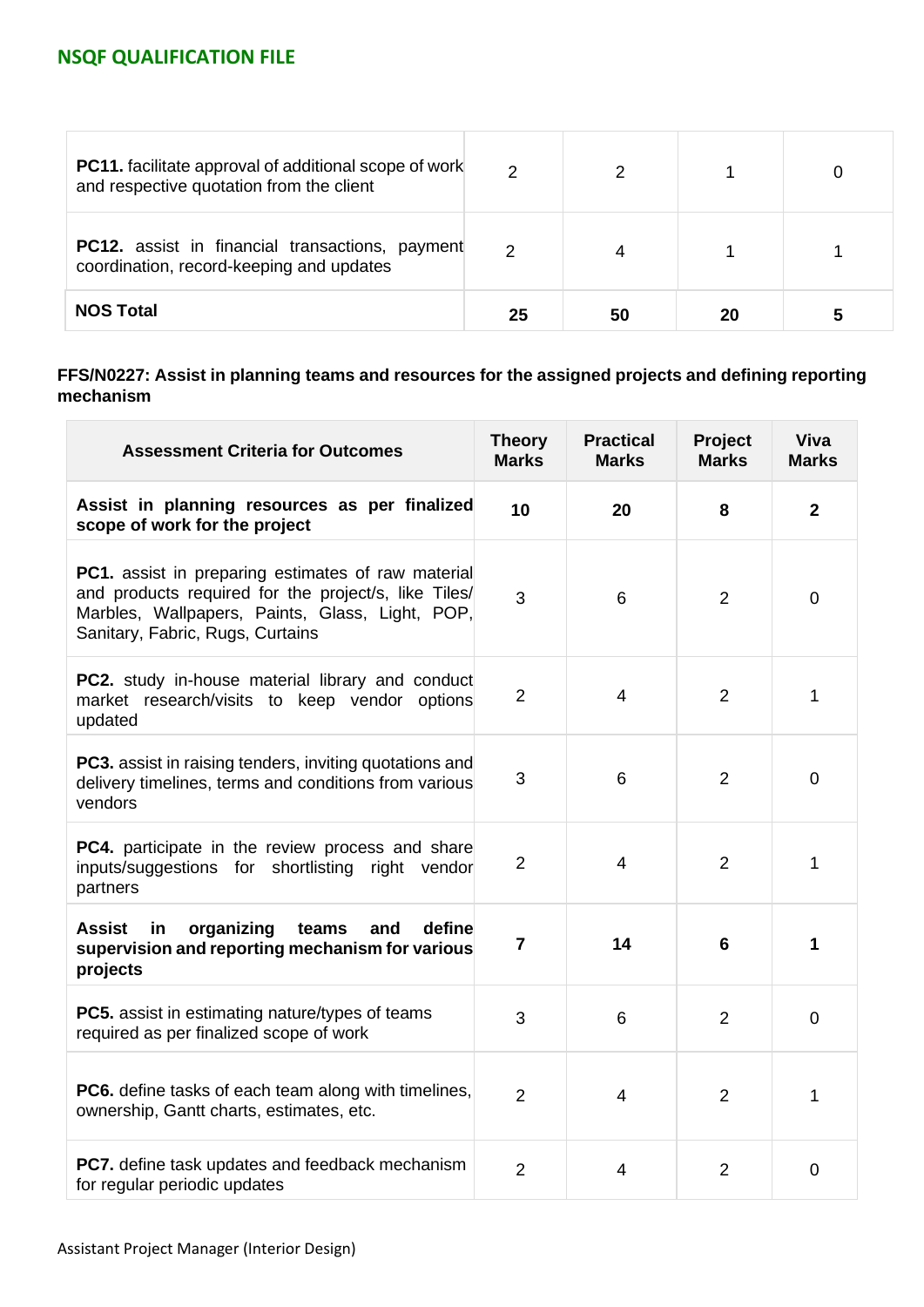| Assist in preparing reporting mechanism for<br>various projects                                           | 8  | 16 | 6  | 2 |
|-----------------------------------------------------------------------------------------------------------|----|----|----|---|
| <b>PC8.</b> devise a work monitoring system for the project,<br>highlighting key milestones for review    | 3  | 6  | 2  | 0 |
| <b>PC9.</b> plan regular on-site inspections in line with key<br>milestones and process to factor changes | 2  | 4  |    |   |
| <b>PC10.</b> assist in defining client visits/inspection<br>protocols and feedback mechanism              | 3  | 6  | 2  |   |
| <b>NOS Total</b>                                                                                          | 25 | 50 | 20 | 5 |

### **FFS/N0228: Assist in review/approval of design dockets, procurement, and vendor management of the assigned projects**

| <b>Assessment Criteria for Outcomes</b>                                                                                                                                               | <b>Theory</b><br><b>Marks</b> | <b>Practical</b><br><b>Marks</b> | Project<br><b>Marks</b> | Viva<br><b>Marks</b> |
|---------------------------------------------------------------------------------------------------------------------------------------------------------------------------------------|-------------------------------|----------------------------------|-------------------------|----------------------|
| <b>Assist</b><br>review<br>design<br>in<br>and<br>approval<br>of<br>concepts/plans                                                                                                    | 10                            | 35                               | 15                      | $\mathbf{3}$         |
| <b>PC1.</b> assist in allocation of project work to concerned<br>teams as per timelines                                                                                               | $\overline{2}$                | 5                                | 3                       | $\mathbf 0$          |
| <b>PC2.</b><br>monitor<br>the<br>process of<br>design<br>dockets<br>development for assigned projects                                                                                 | $\overline{2}$                | 5                                | 3                       | 1                    |
| <b>PC3.</b> review and approve the concepts, drawings, mood<br>boards, 3D renders, miniatures, etc. prepared by the<br>teams on parameters of scope, budget and delivery<br>timelines | $\overline{2}$                | 10                               | 3                       | 1                    |
| <b>PC4.</b> ensure supervisor and client feedbacks are shared<br>with the team and incorporated                                                                                       | $\overline{2}$                | 5                                | 3                       | 1                    |
| <b>PC5.</b> ensure necessary approvals on all the design,<br>drawings, materials, finishes etc. for execution purposes                                                                | 2                             | 10                               | 3                       | $\overline{0}$       |
| Assist in procurement of the raw material/products<br>and vendor management for assigned projects                                                                                     | 10                            | 20                               | 5                       | $\mathbf{2}$         |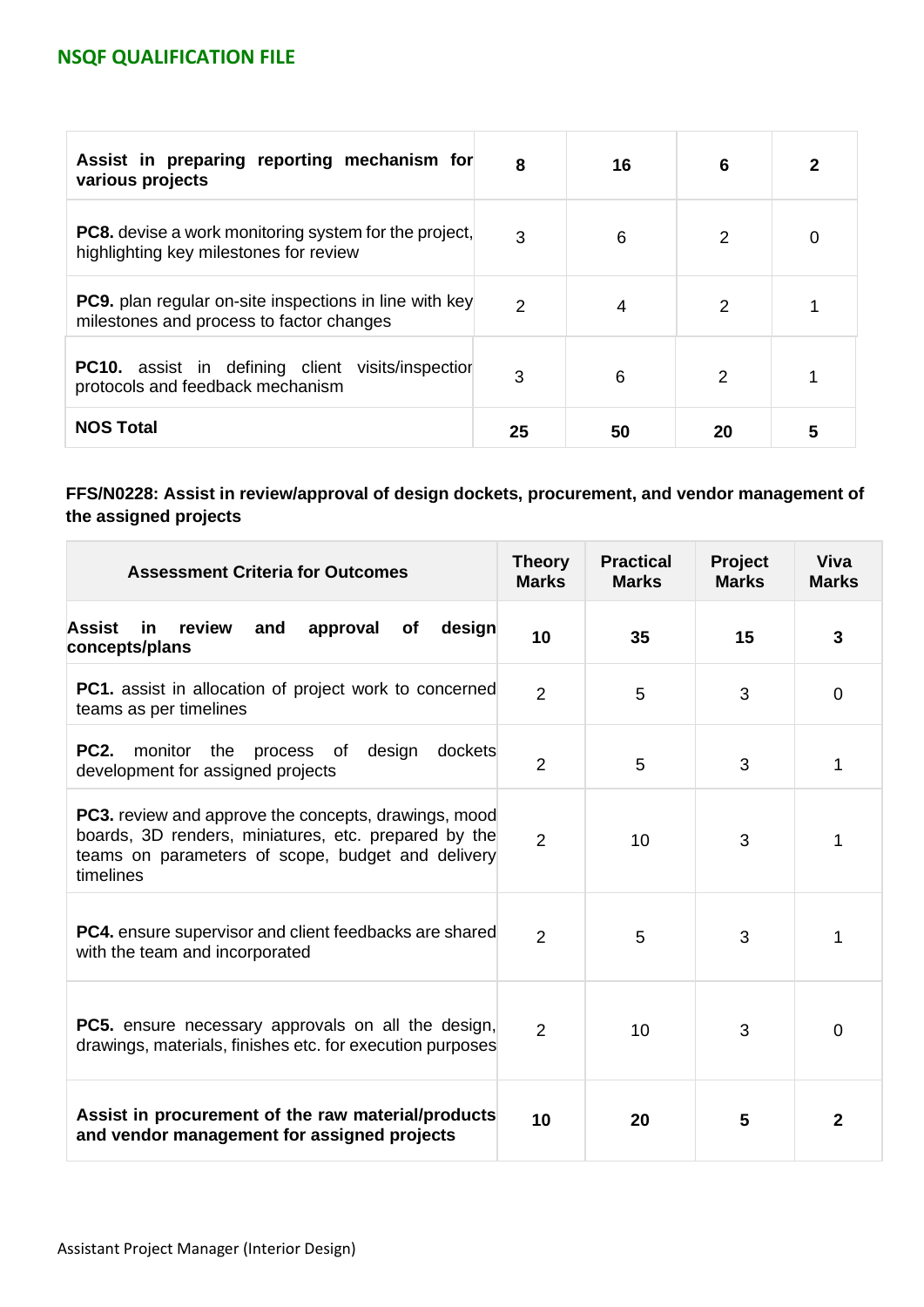| <b>PC6.</b> assist in comparison of the quotations as per final<br>scope of work and negotiation with the shortlisted<br>vendor partners             | 2              | 4  |    |   |
|------------------------------------------------------------------------------------------------------------------------------------------------------|----------------|----|----|---|
| <b>PC7.</b> assist in defining the terms of payment and delivery<br>timeline before approval of the purchase orders                                  | $\overline{2}$ | 4  |    | O |
| <b>PC8.</b> conduct interim and final quality checks before final<br>dispatch or delivery, as per the nature of the raw<br>material/products ordered | 2              | 4  |    |   |
| <b>PC9.</b> ensure proper record keeping and managing<br>queries/grievances related to procurement process                                           | $\mathcal{P}$  | 4  |    | O |
| <b>PC10.</b> assist in approval of invoices and release of<br>payment to the vendor partners                                                         | $\mathcal{P}$  | 4  |    | 0 |
| <b>NOS Total</b>                                                                                                                                     | 20             | 55 | 20 | 5 |

**FFS/N0229: Assist in supervision of onsite installation, quality control and client handover for assigned projects**

| <b>Assessment Criteria for Outcomes</b>                                                                                                                                             | <b>Theory</b><br><b>Marks</b> | <b>Practical</b><br><b>Marks</b> | Project<br><b>Marks</b> | <b>Viva</b><br><b>Marks</b> |
|-------------------------------------------------------------------------------------------------------------------------------------------------------------------------------------|-------------------------------|----------------------------------|-------------------------|-----------------------------|
| Assist in allocation and supervision of assigned<br>tasks for various projects                                                                                                      | 12                            | 28                               | 10                      | 3                           |
| <b>PC1.</b> assign appropriate team & delegate respective<br>tasks with delivery timelines                                                                                          | $\overline{2}$                | 8                                | $\overline{2}$          |                             |
| <b>PC2.</b> ensure the required raw material and interior<br>products are delivered timely as per plan                                                                              | $\overline{2}$                | 4                                | 2                       | $\Omega$                    |
| <b>PC3.</b> coordinate between various agencies, sub-<br>contractors, client POCs, and approval authorities to<br>ensure timely completion of inter-connected or<br>dependent tasks | $\overline{2}$                | $\overline{4}$                   | 2                       |                             |
| <b>PC4.</b> develop and maintain documentation formats for<br>record keeping of the projects                                                                                        | $\overline{2}$                | 4                                | 2                       | 0                           |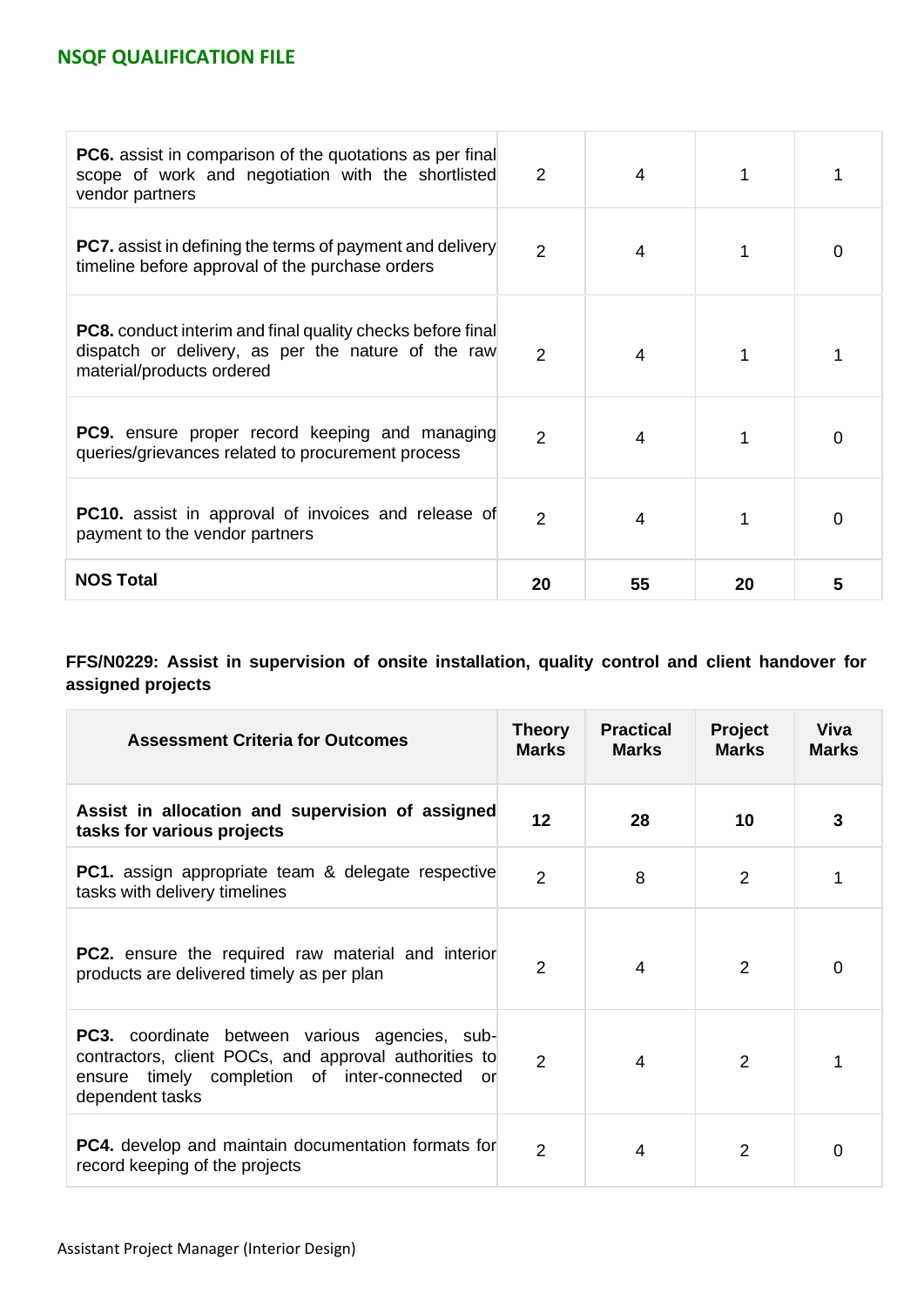| PC5. assist in handling team's feedback, queries,<br>grievances and resolving any issues/conflicts which may<br>hinder the work | 2              | 4              | 1              | 1            |
|---------------------------------------------------------------------------------------------------------------------------------|----------------|----------------|----------------|--------------|
| <b>PC6.</b> ensure requisite team training on material usage,<br>effective and efficient task management, etc.                  | $\overline{2}$ | $\overline{4}$ | 1              | $\mathbf 0$  |
| Assist in conducting quality check, reporting and<br>final handover of the assigned projects                                    | 10             | 25             | 10             | $\mathbf{2}$ |
| <b>PC7.</b> assist in conducting periodic intrinsic and external<br>quality checks of the projects                              | $\overline{2}$ | 8              | $\overline{2}$ | 1            |
| <b>PC8.</b> ensure deviations and client feedback is factored<br>and necessary action is taken                                  | $\overline{2}$ | 4              | $\overline{2}$ | 0            |
| <b>PC9.</b> assist in compliance with the statutory and<br>regulatory requirements related to the worksite                      | $\overline{2}$ | $\overline{0}$ | $\overline{2}$ | 1            |
| PC10. assist in ensuring on timely completion of each<br>stage and work updates                                                 | $\overline{2}$ | 5              | 2              | $\mathbf 0$  |
| <b>PC11.</b> ensure review and timely submission of the<br>completion report and client handover                                | $\overline{2}$ | 8              | $\overline{2}$ | $\Omega$     |
| <b>NOS Total</b>                                                                                                                | 22             | 53             | 20             | 5            |

**FFS/N8204: Work effectively with the supervisors and co-workers involving gender and PwD sensitive practices**

| <b>Assessment Criteria for Outcomes</b>                                                                                     | <b>Theory</b><br><b>Marks</b> | <b>Practical</b><br><b>Marks</b> | <b>Project</b><br><b>Marks</b> | Viva<br><b>Marks</b> |
|-----------------------------------------------------------------------------------------------------------------------------|-------------------------------|----------------------------------|--------------------------------|----------------------|
| <b>Interaction with supervisors</b>                                                                                         |                               | 5                                | 12                             | 0                    |
| <b>PC1.</b> seek assistance and clarifications from<br>supervisor or any such appropriate authority as<br>and when required | 0                             |                                  | 2                              |                      |
| <b>PC2.</b> interpret instructions clearly from superiors<br>and respond effectively on the same                            | 0                             |                                  | $\mathcal{P}$                  |                      |
| <b>PC3.</b> engage in decision making by providing<br>relevant facts and figures                                            | 0                             |                                  | $\mathcal{P}$                  |                      |
| <b>PC4.</b> achieve productivity and quality of work as<br>per the company procedure                                        |                               | ი                                |                                |                      |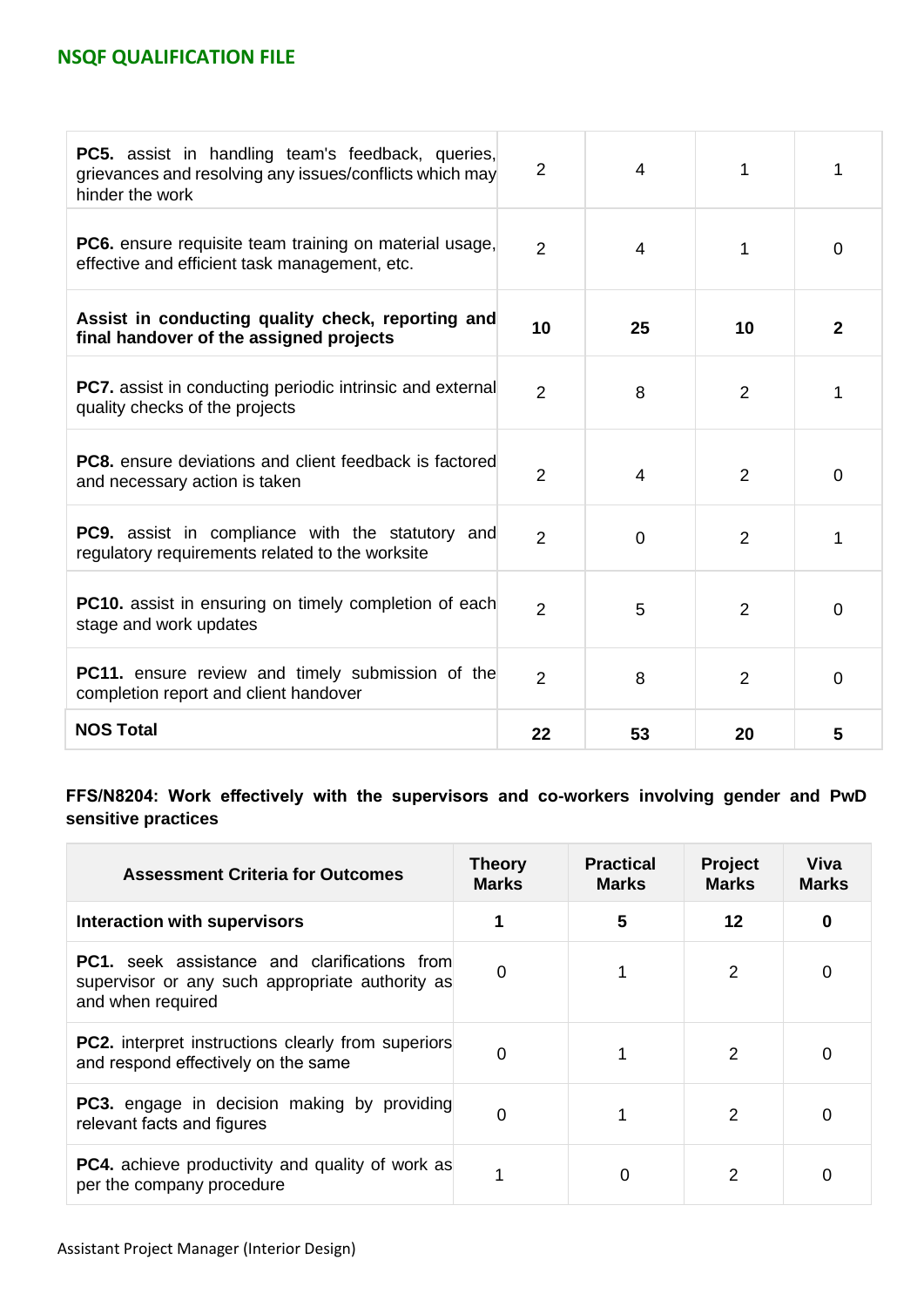| <b>PC5.</b> follow escalation matrix in case of any<br>grievance and report any unresolved problem to<br>the supervisor immediately                  | $\overline{0}$ | 1              | 2              | 0              |
|------------------------------------------------------------------------------------------------------------------------------------------------------|----------------|----------------|----------------|----------------|
| <b>PC6.</b> document the completed work schedule in<br>the desired format and handover to the supervisor                                             | $\overline{0}$ | 1              | 2              | $\overline{0}$ |
| <b>Communicate effectively with co-workers</b>                                                                                                       | $\overline{2}$ | $\overline{7}$ | 14             | $\overline{2}$ |
| <b>PC7.</b> coordinate and cooperate with colleagues to<br>achieve work objectives                                                                   | 1              | 1              | 2              | $\mathbf 0$    |
| <b>PC8.</b><br>communicate<br>to<br>team<br>members/<br>subordinates for appropriate work technique and<br>method                                    | $\mathbf 0$    | 1              | $\overline{2}$ | $\mathbf 0$    |
| <b>PC9.</b> communicate with co-workers clearly,<br>concisely, and at a pace and in a manner that<br>helps them to understand                        | 0              | 1              | 2              | 1              |
| <b>PC10.</b> maintain the etiquette, use polite language,<br>demonstrate<br>responsible<br>and<br>disciplined<br>behaviors to the colleagues         | 1              | 1              | 2              | 1              |
| PC11. pass on essential information to colleagues<br>in line with organizational requirements                                                        |                | 1              | 2              | $\overline{0}$ |
| <b>PC12.</b> take the necessary initiatives to resolve the<br>issues while working in team                                                           | $\mathbf 0$    | $\mathbf{1}$   | 2              | 0              |
| PC13. prioritize team and organization goals<br>above personal goals                                                                                 | $\overline{0}$ | 1              | 2              | $\overline{0}$ |
| Follow gender and PwD sensitive practices at<br>the worksite                                                                                         | 10             | 13             | 26             | 8              |
| <b>PC14.</b> ensure a conducive environment for all the<br>genders at the worksite                                                                   |                | 1              | 2              | $\mathbf 0$    |
| <b>PC15.</b> ensure gender neutral practices are<br>followed at the worksite                                                                         | 1              | 1              | 2              | 1              |
| PC16. communicate with everyone without any<br>personal bias based on gender, disability, caste,<br>religion, color, sexual orientation, and culture | $\overline{0}$ | 1              | 2              | $\mathbf 0$    |
| <b>PC17.</b> ensure equal participation of the people<br>across different genders in the process                                                     |                | 1              | $\overline{2}$ | 1              |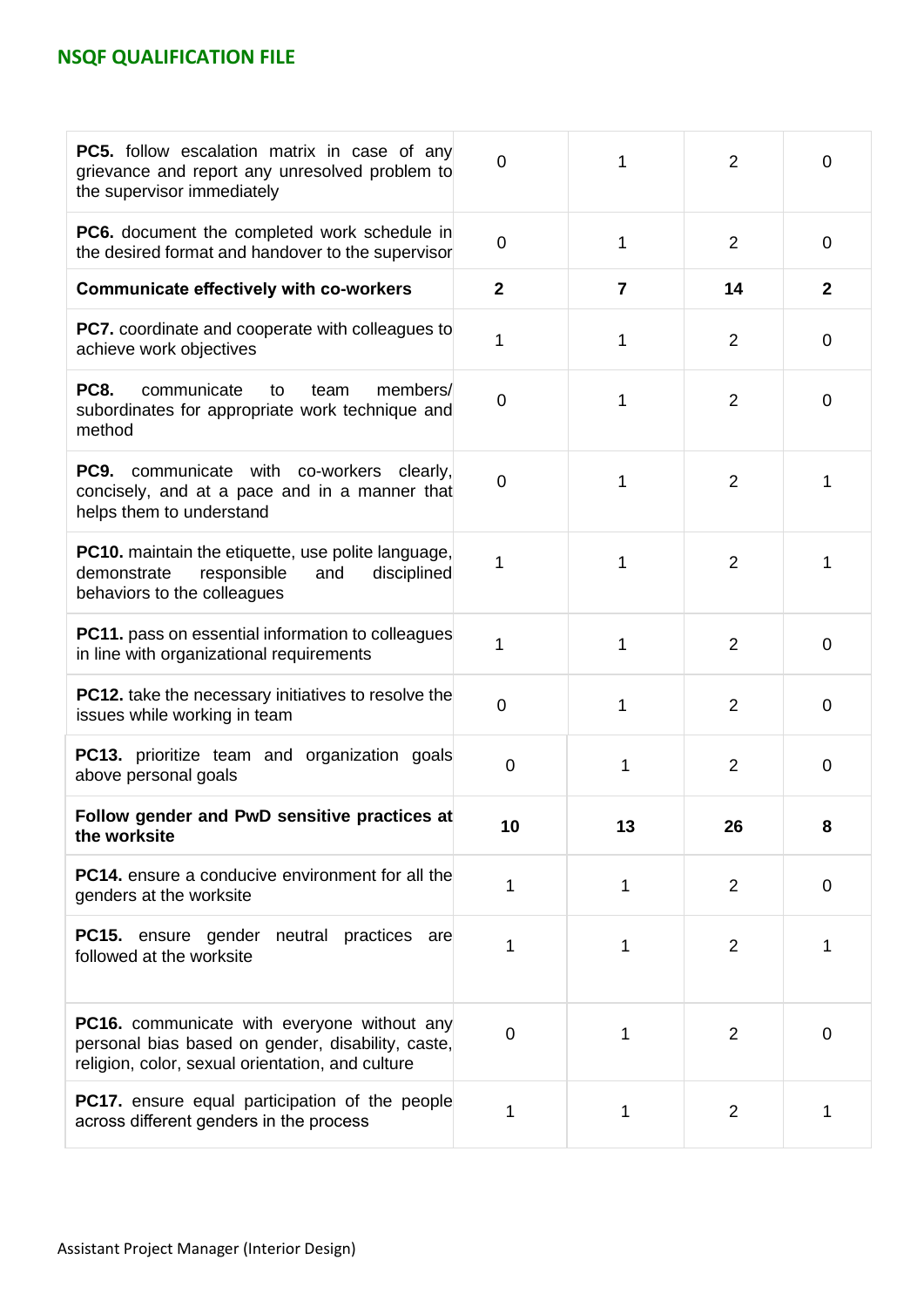| PC18. treat women equally across both the<br>horizontal as well as vertical segregation of roles<br>in the workplace                         | 1              | 1  | 2              | $\overline{0}$ |
|----------------------------------------------------------------------------------------------------------------------------------------------|----------------|----|----------------|----------------|
| PC19. report incidents of any harassment and<br>discrimination to the appropriate authority                                                  | 1              | 1  | $\overline{2}$ | 1              |
| <b>PC20.</b> practice appropriate verbal and non-verbal<br>communication while interaction with persons with<br>disability (PwD)             | $\overline{0}$ | 1  | $\overline{2}$ | 1              |
| PC21. adapt communication styles and behavior<br>that are in line with the organization's policies for<br>people with disabilities           | 1              | 1  | $\overline{2}$ | $\overline{0}$ |
| <b>PC22.</b> assist colleagues with disability in a manner<br>without causing any damage to their self-respect                               | 0              | 1  | $\overline{2}$ | $\overline{0}$ |
| <b>PC23.</b> encourage appropriate behavior and<br>conduct with people across genders and PwD                                                | 1              | 1  | $\overline{2}$ | 1              |
| <b>PC24.</b> identify relevant medical and infra support<br>requirements for PwD.                                                            | 1              | 1  | $\overline{2}$ | 1              |
| PC25. ensure to adhere with the guidelines laid in<br>Sexual Harassment of Women at Workplace<br>(Prevention, Prohibition and Redressal) Act | 1              | 1  | 2              | 1              |
| <b>PC26.</b> the right way to use the laws, acts, and<br>provisions defined for PwD by the statutory bodies                                  | 1              | 1  | $\overline{2}$ | 1              |
| <b>NOS Total</b>                                                                                                                             | 13             | 25 | 52             | 10             |

### **FFS/N8206: Undertake entrepreneurship and business development activities**

| <b>Assessment Criteria for Outcomes</b>                                                                                                            | <b>Theory</b><br><b>Marks</b> | <b>Practical</b><br><b>Marks</b> | <b>Project</b><br><b>Marks</b> | Viva<br><b>Marks</b> |
|----------------------------------------------------------------------------------------------------------------------------------------------------|-------------------------------|----------------------------------|--------------------------------|----------------------|
| business<br><b>Understand</b><br>entrepreneurial<br>and<br>development activities                                                                  | 10                            | 14                               | 32                             | 0                    |
| <b>PC1.</b> identify the target customers and assess their<br>needs and expectations concerning the quality and<br>price of the products/ services | 0                             | 2                                | 4                              | 0                    |
| <b>PC2.</b><br>furniture<br>identify<br>various<br>of<br>types<br>entrepreneurship/ business opportunities                                         | 2                             | 2                                | 4                              | 0                    |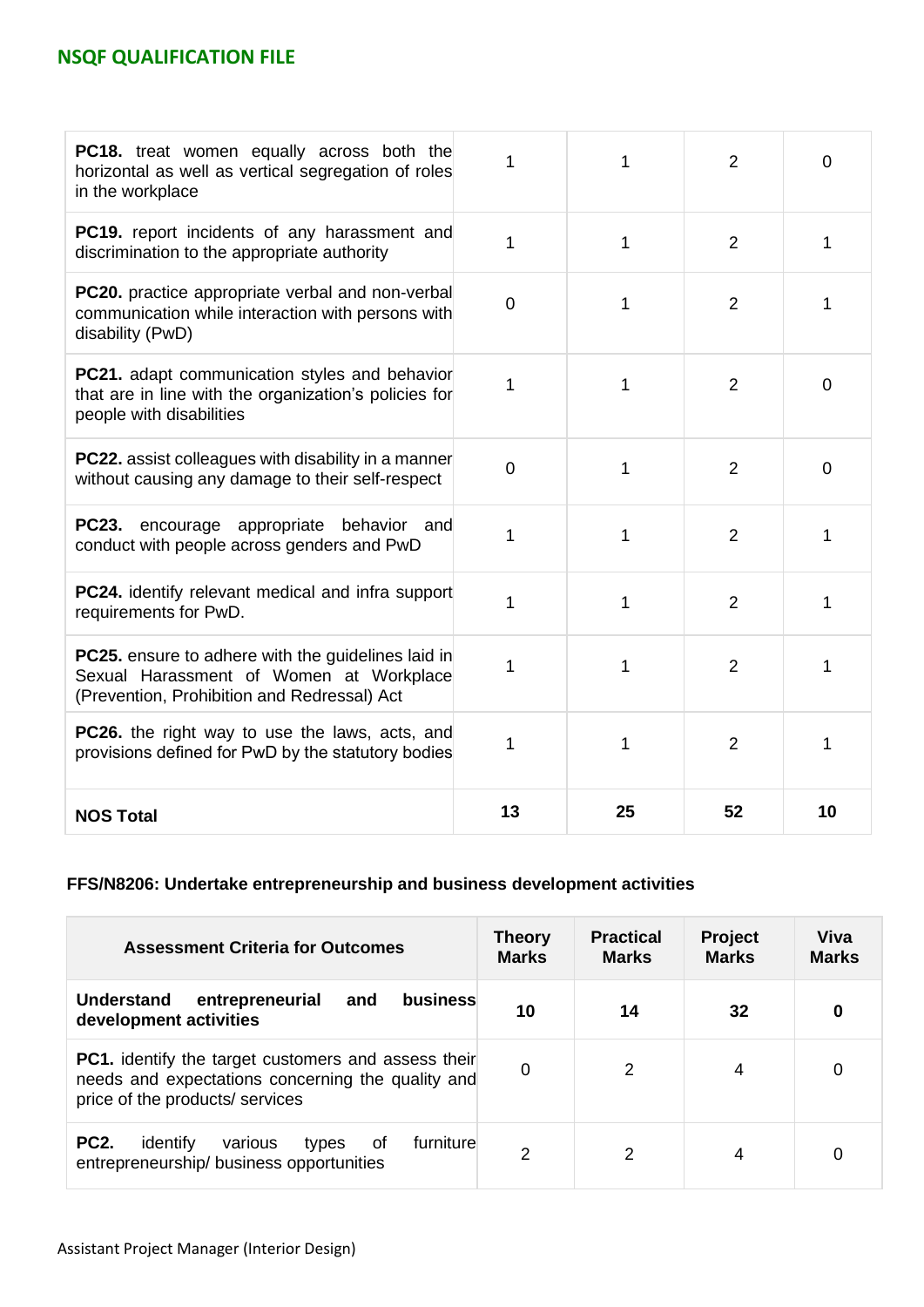| <b>PC3.</b> ensure compliance with the government<br>structural reforms and framework along with the<br>applicable rules and regulations while setting up the<br>enterprise/ business | $\overline{2}$ | $\overline{2}$ | $\overline{4}$          | $\overline{0}$ |
|---------------------------------------------------------------------------------------------------------------------------------------------------------------------------------------|----------------|----------------|-------------------------|----------------|
| <b>PC4.</b> undertake competition analysis to assess the<br>market condition of a products/ services                                                                                  | $\overline{2}$ | $\overline{0}$ | $\overline{4}$          | $\overline{0}$ |
| <b>PC5.</b> conduct a risk assessment and identify<br>opportunities for scaling up the business                                                                                       | $\overline{2}$ | $\overline{2}$ | $\overline{4}$          | 0              |
| <b>PC6.</b> develop a resource plan for the business and<br>estimate costs for the same                                                                                               | $\overline{0}$ | $\overline{2}$ | $\overline{\mathbf{4}}$ | $\overline{0}$ |
| PC7. identify avenues for relevant skills<br>and<br>knowledge development for oneself in preparation for<br>entrepreneurial activity                                                  | $\overline{2}$ | $\overline{2}$ | 4                       | 0              |
| <b>PC8.</b> identify personnel who can assist in supporting<br>business development, by providing guidance and<br>feedback                                                            | $\Omega$       | $\overline{2}$ | $\overline{4}$          | 0              |
| Understand digital aspects of a business                                                                                                                                              | 6              | $\overline{2}$ | 12                      | $\bf{0}$       |
| <b>PC9.</b> identify and<br>select the<br>suitable<br>digital<br>technologies<br>for<br>project<br>implementation<br>and<br>promotions                                                | $\overline{2}$ | $\overline{0}$ | 4                       | 0              |
| <b>PC10.</b><br>different<br>analyze<br>the<br>e-commerce<br>opportunities available for product/service promotions                                                                   | $\overline{2}$ | $\mathbf 0$    | 4                       | 0              |
| <b>PC11.</b> ensure effective utilization of social media<br>platforms for promotions and marketing of the<br>product/service                                                         | $\overline{2}$ | $\overline{2}$ | 4                       | 0              |
| Understand the financial aspects of a business                                                                                                                                        | 4              | 4              | 16                      | $\bf{0}$       |
| <b>PC12.</b> implement processes that help in minimizing<br>costs and maximizing profits                                                                                              | $\overline{2}$ | $\mathbf 0$    | 4                       | 0              |
| <b>PC13.</b> set a pricing strategy for the product/service<br>based on the value of the product and modify pricing<br>as and when required                                           | $\overline{2}$ | $\mathbf 0$    | 4                       | 0              |
| <b>PC14.</b> prepare a basic business plan for the furniture<br>entrepreneurship/ business activities                                                                                 | 0              | $\overline{2}$ | $\overline{4}$          | 0              |
| <b>PC15.</b> identify appropriate sources of funding for the<br>furniture entrepreneurship/ business activities                                                                       | 0              | $\overline{2}$ | 4                       | 0              |
| <b>NOS Total</b>                                                                                                                                                                      | 20             | 20             | 60                      | 0              |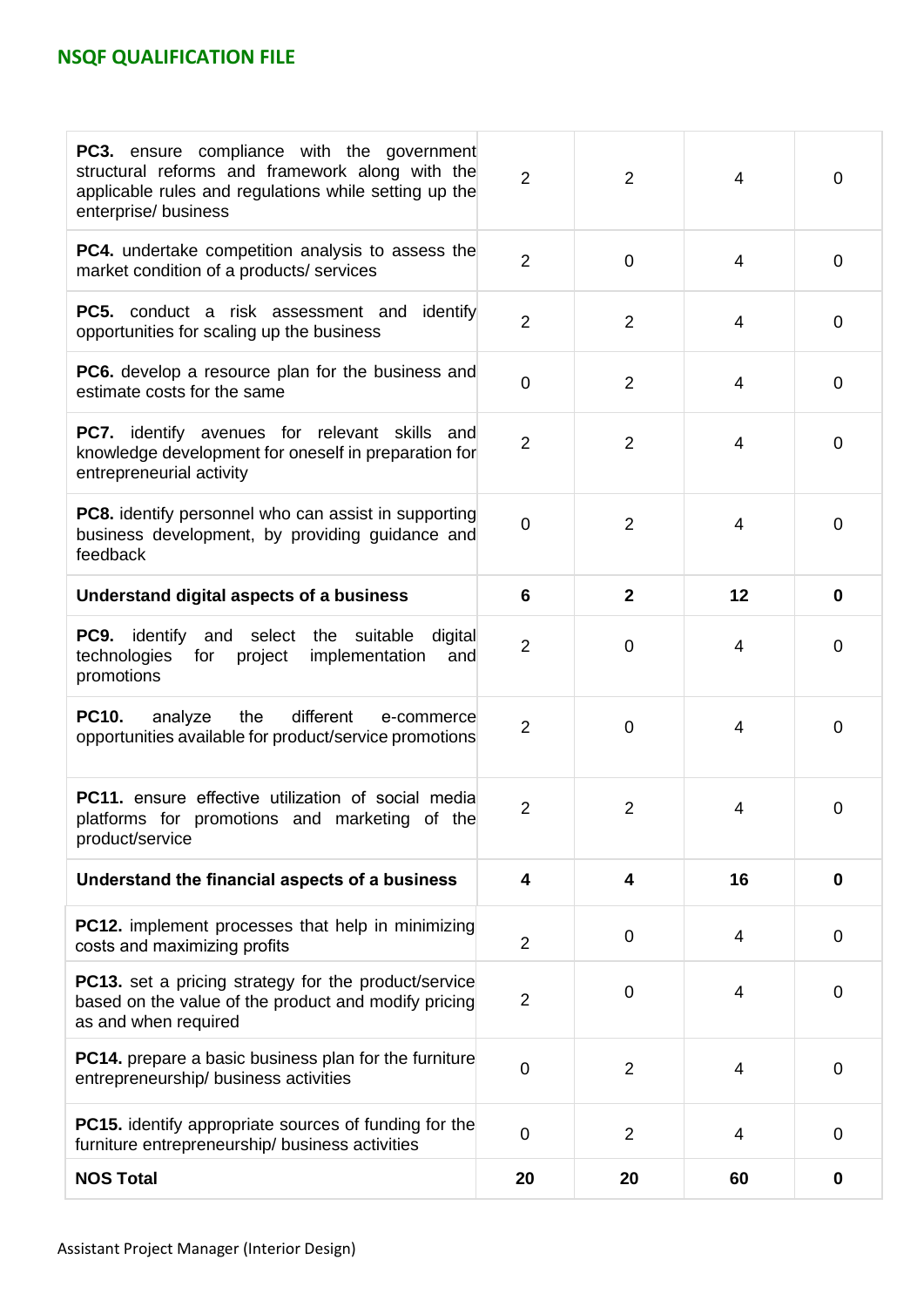# **FFS/N8207: Supervise health and safety protocols for project designing at the workplace**

| <b>Assessment Criteria for Outcomes</b>                                                                                                                                                                                              | <b>Theory</b><br><b>Marks</b> | <b>Practical</b><br><b>Marks</b> | Project<br><b>Marks</b> | <b>Viva</b><br><b>Marks</b> |
|--------------------------------------------------------------------------------------------------------------------------------------------------------------------------------------------------------------------------------------|-------------------------------|----------------------------------|-------------------------|-----------------------------|
| Manage health and safety protocols at the<br>workplace                                                                                                                                                                               | 5                             | 26                               | 16                      | $\bf{0}$                    |
| PC1. comply with health and personal hygiene-<br>related protocols                                                                                                                                                                   | $\mathbf 1$                   | 3                                | $\overline{2}$          | 0                           |
| <b>PC2.</b> coordinate with other designers to identify<br>possible hazards within project designing during<br>construction and subsequent maintenance                                                                               | 0                             | 4                                | 2                       | 0                           |
| <b>PC3.</b> analyze the existing health and safety plan or<br>safety line                                                                                                                                                            | $\overline{0}$                | $\overline{4}$                   | $\overline{2}$          | 0                           |
| <b>PC4.</b> identify and report poor organizational<br>practices concerning hygiene, food<br>handling,<br>cleaning                                                                                                                   | 1                             | 3                                | $\overline{2}$          | 0                           |
| <b>PC5.</b><br>appropriate<br>personal<br>use<br>protective<br>equipment compatible with the work and compliant<br>with relevant Occupational Health and Safety (OHS)<br>guidelines: masks, safety glasses, safety footwear,<br>etc. | 1                             | 3                                | $\overline{2}$          | 0                           |
| <b>PC6.</b> plan, manage, and monitor the health and<br>safety in the execution phase concerning designing                                                                                                                           | 1                             | 3                                | $\overline{2}$          | 0                           |
| PC7. wear clean clothes as per the dress code of<br>the worksite                                                                                                                                                                     | 0                             | 3                                | 2                       | 0                           |
| <b>PC8.</b> wash hands regularly using suggested<br>material such as soap, one-use disposable tissue,<br>warm water, etc.                                                                                                            | 1                             | 3                                | 2                       | 0                           |
| <b>Precautionary</b><br>deal<br>with<br>measures<br>to<br>emergencies                                                                                                                                                                | 4                             | 20                               | 6                       | 0                           |
| <b>PC9.</b> use emergency equipment in accordance with<br>manufacturers' specifications as per requirement                                                                                                                           | $\overline{0}$                | 4                                | 1                       | 0                           |
| <b>PC10.</b><br>follow<br>emergency<br>and<br>evacuation<br>procedures in case of accidents, fires, natural<br>calamities                                                                                                            | 1                             | 4                                | 1                       | 0                           |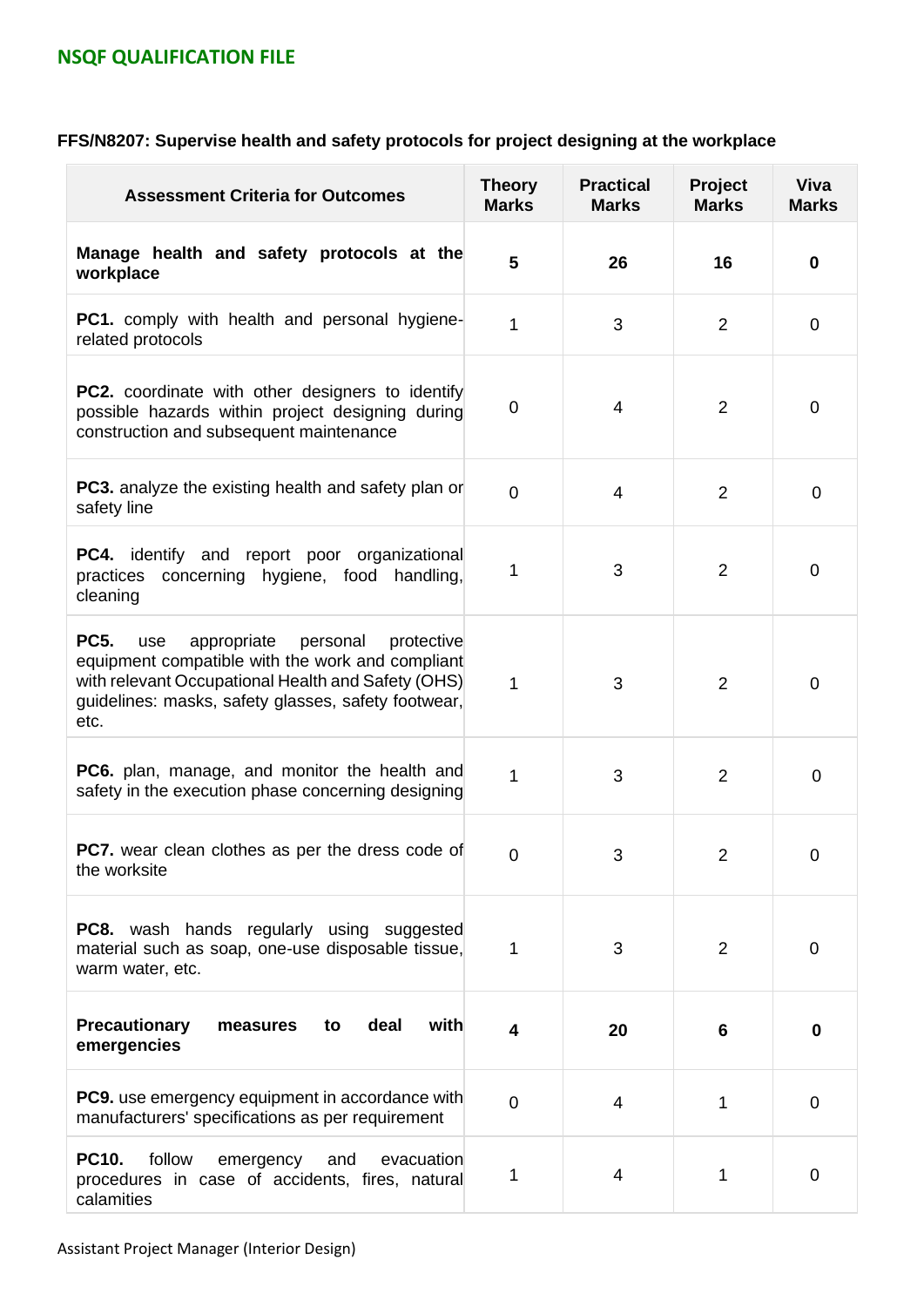| <b>PC11.</b> respond promptly and appropriately to an<br>accident situation or medical emergency                      | $\Omega$       | 3  | 1  | $\Omega$       |
|-----------------------------------------------------------------------------------------------------------------------|----------------|----|----|----------------|
| <b>PC12.</b> undertake first aid activities in case of an<br>accident, if required and asked to do so                 | 1              | 3  | 1  | $\overline{0}$ |
| <b>PC13.</b> communicate necessary control measures to<br>concerned team members                                      | 1              | 3  | 1  | $\overline{0}$ |
| PC14. ensure that safety instructions applicable to<br>the work place are being followed                              | 1              | 3  | 1  | $\Omega$       |
| Ensure material conservation and optimization<br>of resources                                                         | 3              | 15 | 5  | $\bf{0}$       |
| <b>PC15.</b> plan out the process in project designing to<br>ensure optimal material utilization                      | 1              | 3  | 1  | $\overline{0}$ |
| <b>PC16.</b> collect information on the pattern of electricity<br>and fuel consumption                                | $\overline{0}$ | 3  | 1  | $\overline{0}$ |
| <b>PC17.</b> identify possibilities of using renewable<br>energy and environment-friendly fuels in project<br>designs | 1              | 3  | 1  | $\Omega$       |
| <b>PC18.</b> plan the implementation of energy-efficient<br>systems in a phased manner                                | $\overline{0}$ | 3  | 1  | $\overline{0}$ |
| <b>PC19.</b> plan and utilize the reusable materials and<br>wastage in the designing process                          | $\overline{1}$ | 3  | 1  | $\overline{0}$ |
| <b>NOS Total</b>                                                                                                      | 12             | 61 | 27 | 0              |

**FFS/N0230: Assist in management of assigned interior design projects for Residence and Kitchen**

| <b>Assessment Criteria for Outcomes</b>                                                   | <b>Theory</b><br><b>Marks</b> | <b>Practical</b><br><b>Marks</b> | <b>Project</b><br><b>Marks</b> | Viva<br><b>Marks</b> |
|-------------------------------------------------------------------------------------------|-------------------------------|----------------------------------|--------------------------------|----------------------|
| Assist in business development and client<br>servicing for Residence and Kitchen projects | 3                             | 5                                | 9                              | 0                    |
| <b>PC1.</b> Assist in business development activities                                     | 2                             | 3                                | 5                              | 0                    |
| <b>PC2.</b> Assist in client servicing and related activities                             |                               | 2                                | 4                              |                      |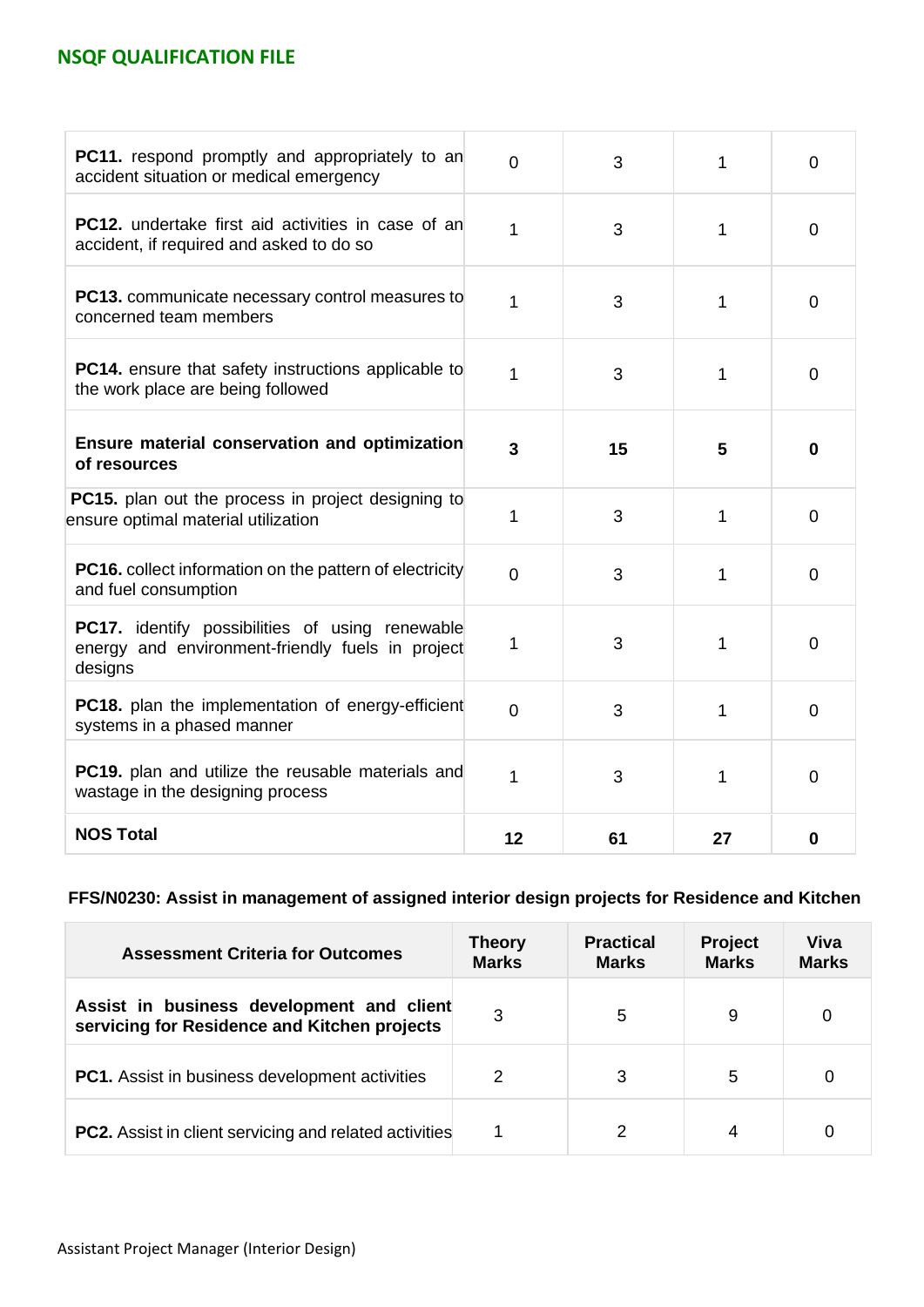| Assist in defining final scope of work and<br>financial transactions for assigned Residence<br>and Kitchen projects                          | 3              | 6              | 10 | $\overline{0}$ |
|----------------------------------------------------------------------------------------------------------------------------------------------|----------------|----------------|----|----------------|
| PC3. Assist in defining scope of work as per first-<br>hand information from the client and site<br>survey/recce                             | $\overline{2}$ | 3              | 5  | $\mathbf 0$    |
| PC4. Assist in preparing estimates, quotations and<br>negotiations                                                                           | 1              | 3              | 5  | 0              |
| Assist in planning teams and resources, and<br>reporting mechanisms for<br>defining<br>the<br>assigned Residence and Kitchen projects        | 3              | 8              | 11 | 0              |
| <b>PC5.</b> Assist in planning resources as per finalized<br>scope of work for the project                                                   | 1              | $\overline{4}$ | 5  | 0              |
| <b>PC6.</b> Assist in organizing teams and define<br>supervision and reporting mechanism for various<br>projects                             | 1              | $\overline{2}$ | 3  | 0              |
| <b>PC7.</b> Assist in preparing reporting mechanism for<br>various projects                                                                  | 1              | $\overline{2}$ | 3  | 0              |
| Assist<br>approval of<br>design<br>in<br>dockets,<br>procurement, and vendor management of the<br>assigned Residence and Kitchen projects    | 3              | 8              | 10 | 0              |
| <b>PC8.</b> Assist in review and approval of design<br>concepts/plans                                                                        | $\overline{2}$ | 4              | 5  | 0              |
| <b>PC9.</b> Assist in procurement of the<br>raw<br>material/products and vendor management for<br>assigned projects                          | 1              | $\overline{4}$ | 5  | $\mathbf 0$    |
| Assist in supervision of onsite installation,<br>quality control and<br>client<br>handover<br>for<br>assigned Residence and Kitchen projects | 3              | 8              | 10 | $\overline{0}$ |
| <b>PC10.</b> Assist in allocation and supervision of<br>assigned tasks for various projects                                                  | 1              | 4              | 5  | 0              |
| <b>PC11.</b> Assist in conducting quality check, reporting<br>and final handover of the assigned projects                                    | $\overline{2}$ | 4              | 5  | 0              |
| <b>NOS Total</b>                                                                                                                             | 15             | 35             | 50 | 0              |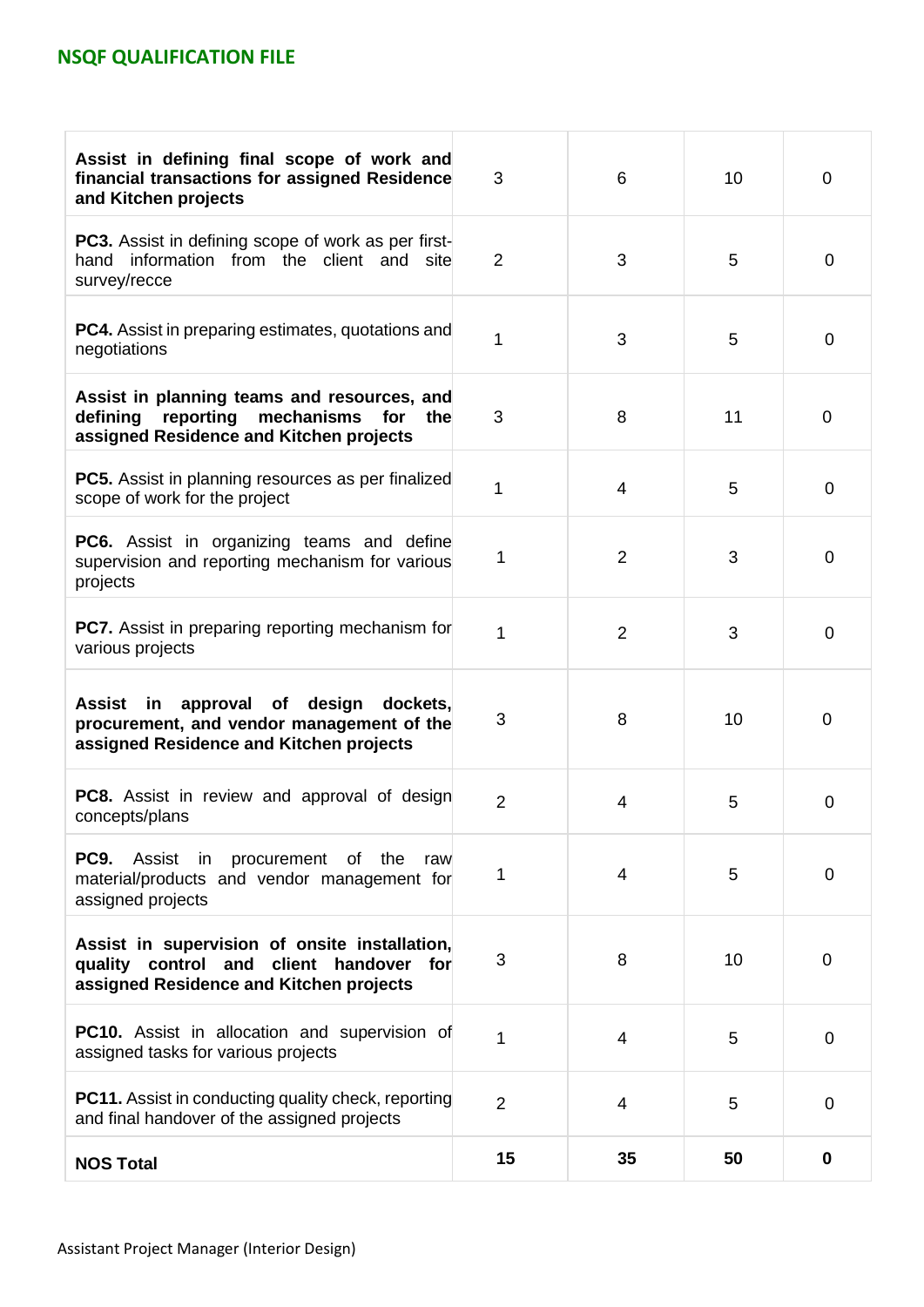| FFS/0231: Assist in management of assigned Commercial and Hospital interior design projects |  |  |  |
|---------------------------------------------------------------------------------------------|--|--|--|
|---------------------------------------------------------------------------------------------|--|--|--|

| <b>Assessment Criteria for Outcomes</b>                                                                                               | <b>Theory</b><br><b>Marks</b> | <b>Practical</b><br><b>Marks</b> | Project<br><b>Marks</b> | <b>Viva</b><br><b>Marks</b> |
|---------------------------------------------------------------------------------------------------------------------------------------|-------------------------------|----------------------------------|-------------------------|-----------------------------|
| Assist in business development and client<br>servicing for Commercial projects                                                        | 3                             | 5                                | 9                       | $\overline{0}$              |
| <b>PC1.</b> Assist in business development activities                                                                                 | $\overline{2}$                | 3                                | 5                       | 0                           |
| <b>PC2.</b> Assist in client servicing and related activities                                                                         | 1                             | 2                                | 4                       | 0                           |
| Assist in defining final scope of work and<br>financial<br>transactions<br>for<br>assigned<br><b>Commercial projects</b>              | 3                             | 6                                | 10                      | 0                           |
| PC3. Assist in defining scope of work as per first-<br>hand information from the client and<br>site<br>survey/recce                   | $\overline{2}$                | 3                                | 5                       | 0                           |
| <b>PC4.</b> Assist in preparing estimates, quotations and<br>negotiations                                                             | 1                             | 3                                | 5                       | 0                           |
| Assist in planning teams and resources, and<br>reporting<br>defining<br>mechanisms<br>for<br>the<br>assigned Commercial projects      | 3                             | 8                                | 11                      | $\overline{0}$              |
| <b>PC5.</b> Assist in planning resources as per finalized<br>scope of work for the project                                            | 1                             | $\overline{4}$                   | 5                       | 0                           |
| <b>PC6.</b> Assist in organizing teams and define<br>supervision and reporting mechanism for various<br>projects                      | 1                             | $\overline{2}$                   | 3                       | 0                           |
| PC7. Assist in preparing reporting mechanism for<br>various projects                                                                  | 1                             | $\overline{2}$                   | 3                       | $\mathbf 0$                 |
| of design<br>approval<br>dockets,<br><b>Assist</b><br>in<br>procurement, and vendor management of the<br>assigned Commercial projects | $\sqrt{3}$                    | 8                                | 10                      | $\mathbf 0$                 |
| <b>PC8.</b> Assist in review and approval of design<br>concepts/plans                                                                 | $\overline{2}$                | 4                                | 5                       | $\mathbf 0$                 |
| PC9.<br>Assist in<br>procurement of the<br>raw<br>material/products and vendor management for<br>assigned projects                    | 1                             | 4                                | 5                       | $\mathbf 0$                 |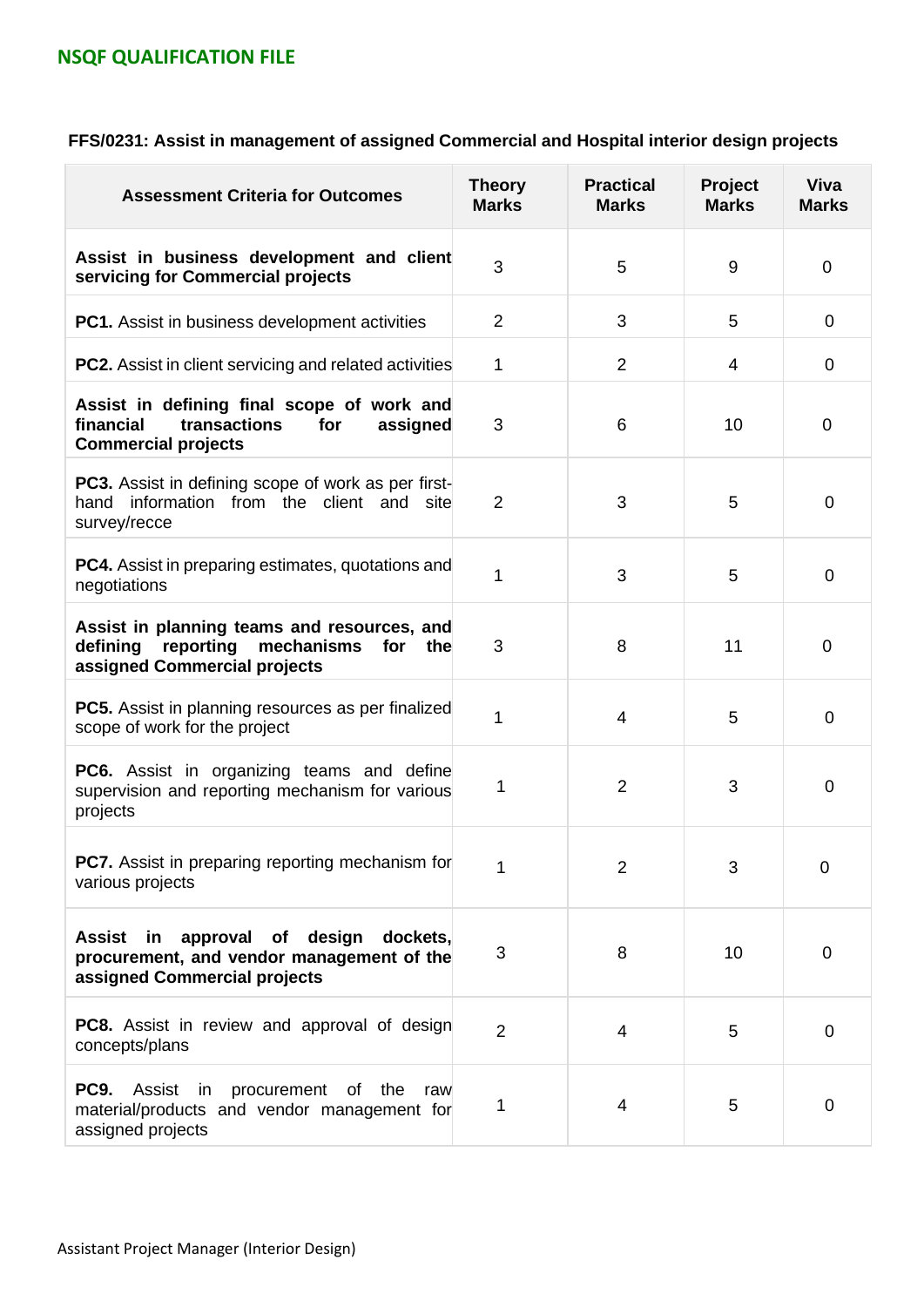| Assist in supervision of onsite installation,<br>quality control and client handover for<br>assigned Commercial projects | 3             | 8  | 10 | O |
|--------------------------------------------------------------------------------------------------------------------------|---------------|----|----|---|
| <b>PC10.</b> Assist in allocation and supervision of<br>assigned tasks for various projects                              |               | 4  | 5  | 0 |
| <b>PC11.</b> Assist in conducting quality check, reporting<br>and final handover of the assigned projects                | $\mathcal{P}$ | 4  | 5  | 0 |
| <b>NOS Total</b>                                                                                                         | 15            | 35 | 50 |   |

### **FFS/0232: Assist in management of assigned interior design projects for Academic Institutions segment**

| <b>Assessment Criteria for Outcomes</b>                                                                                                    | <b>Theory</b><br><b>Marks</b> | <b>Practical</b><br><b>Marks</b> | Project<br><b>Marks</b> | <b>Viva</b><br><b>Marks</b> |
|--------------------------------------------------------------------------------------------------------------------------------------------|-------------------------------|----------------------------------|-------------------------|-----------------------------|
| Assist in business development and client<br>servicing for Academic Institution projects                                                   | 3                             | 5                                | 9                       | 0                           |
| <b>PC1.</b> Assist in business development activities                                                                                      | $\overline{2}$                | 3                                | 5                       | $\Omega$                    |
| <b>PC2.</b> Assist in client servicing and related activities                                                                              | 1                             | $\overline{2}$                   | 4                       | 0                           |
| Assist in defining final scope of work and<br>financial transactions for assigned Academic<br><b>Institution projects</b>                  | 3                             | 6                                | 10                      | $\overline{0}$              |
| PC3. Assist in defining scope of work as per first-<br>hand information from the client and<br>site<br>survey/recce                        | 2                             | 3                                | 5                       | $\overline{0}$              |
| <b>PC4.</b> Assist in preparing estimates, quotations and<br>negotiations                                                                  | 1                             | 3                                | 5                       | $\Omega$                    |
| Assist in planning teams and resources, and<br>defining<br>reporting<br>mechanisms<br>for<br>the<br>assigned Academic Institution projects | 3                             | 8                                | 11                      | $\overline{0}$              |
| PC5. Assist in planning resources as per finalized<br>scope of work for the project                                                        | 1                             | $\overline{4}$                   | 5                       | $\overline{0}$              |
| PC6. Assist in organizing teams and define<br>supervision and reporting mechanism for various<br>projects                                  | 1                             | $\overline{2}$                   | 3                       | $\Omega$                    |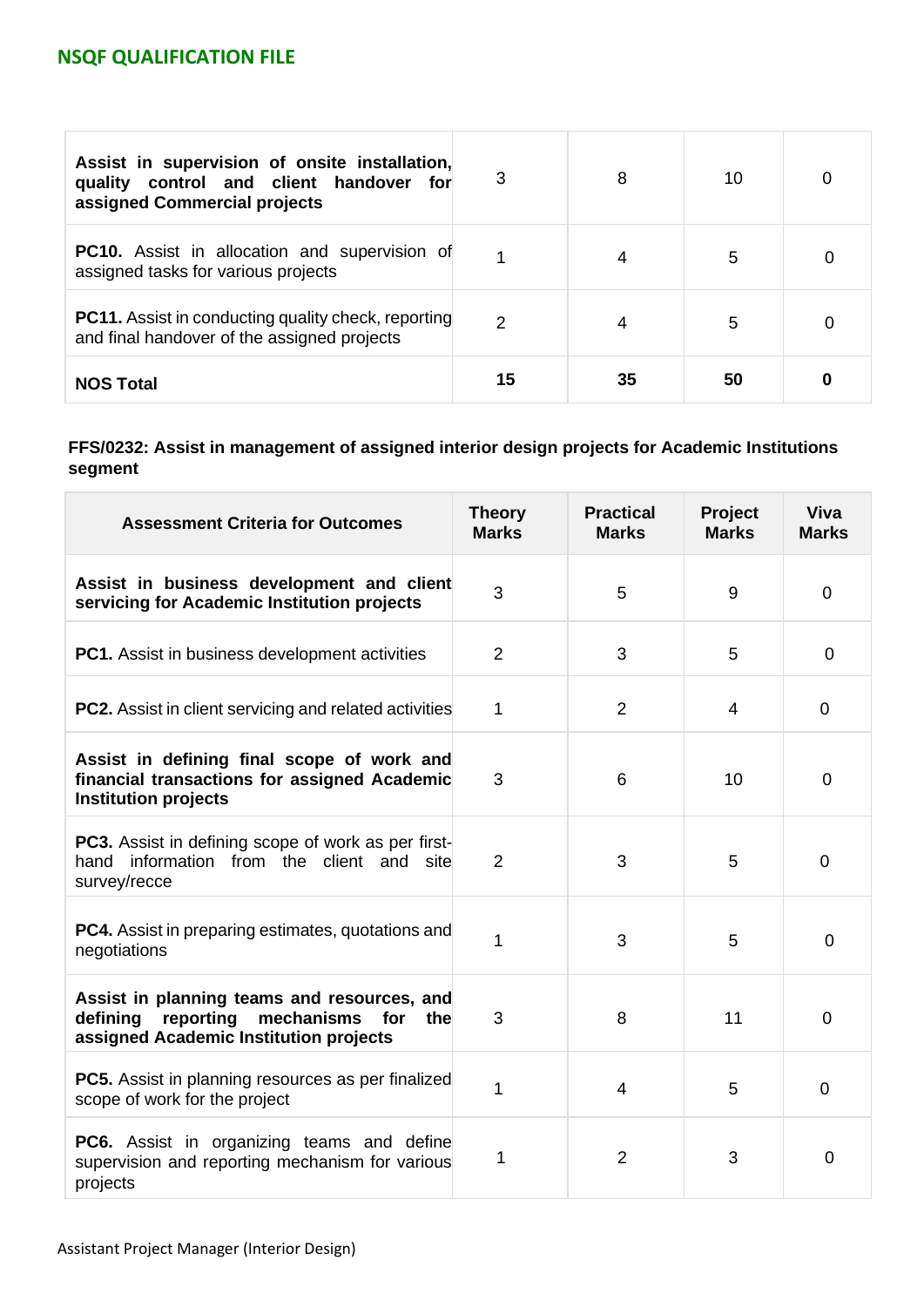| PC7. Assist in preparing reporting mechanism for<br>various projects                                                                           | 1              | 2              | 3  | 0        |
|------------------------------------------------------------------------------------------------------------------------------------------------|----------------|----------------|----|----------|
| approval of design<br>Assist<br>in<br>dockets,<br>procurement, and vendor management of the<br>assigned Academic Institution projects          | 3              | 8              | 10 | 0        |
| <b>PC8.</b> Assist in review and approval of design<br>concepts/plans                                                                          | $\overline{2}$ | $\overline{4}$ | 5  | $\Omega$ |
| PC9.<br>Assist in<br>procurement of<br>the<br>raw<br>material/products and vendor management for<br>assigned projects                          | 1              | 4              | 5  | $\Omega$ |
| Assist in supervision of onsite installation,<br>quality control and client handover<br>for <b>f</b><br>assigned Academic Institution projects | 3              | 8              | 10 | 0        |
| <b>PC10.</b> Assist in allocation and supervision of<br>assigned tasks for various projects                                                    | 1              | 4              | 5  | $\Omega$ |
| <b>PC11.</b> Assist in conducting quality check, reporting<br>and final handover of the assigned projects                                      | $\overline{2}$ | 4              | 5  | $\Omega$ |
| <b>NOS Total</b>                                                                                                                               | 15             | 35             | 50 | 0        |

### **FFSN0233: Assist in management of assigned interior design projects under Hospitality segment**

| <b>Assessment Criteria for Outcomes</b>                                                                                       | Theory<br><b>Marks</b> | <b>Practical</b><br><b>Marks</b> | <b>Project</b><br><b>Marks</b> | Viva<br><b>Marks</b> |
|-------------------------------------------------------------------------------------------------------------------------------|------------------------|----------------------------------|--------------------------------|----------------------|
| Assist in business development and client<br>servicing for hospitality projects                                               | 3                      | 5                                | 9                              | 0                    |
| <b>PC1.</b> Assist in business development activities                                                                         | $\overline{2}$         | 3                                | 5                              | 0                    |
| <b>PC2.</b> Assist in client servicing and related activities                                                                 | 1                      | $\overline{2}$                   | 4                              | $\Omega$             |
| Assist in defining final scope of work and<br>financial transactions for assigned hospitality<br>projects                     | 3                      | 6                                | 10                             | $\Omega$             |
| <b>PC3.</b> Assist in defining scope of work as per first-<br>information from the client and<br>hand<br>site<br>survey/recce | 2                      | 3                                | 5                              | $\Omega$             |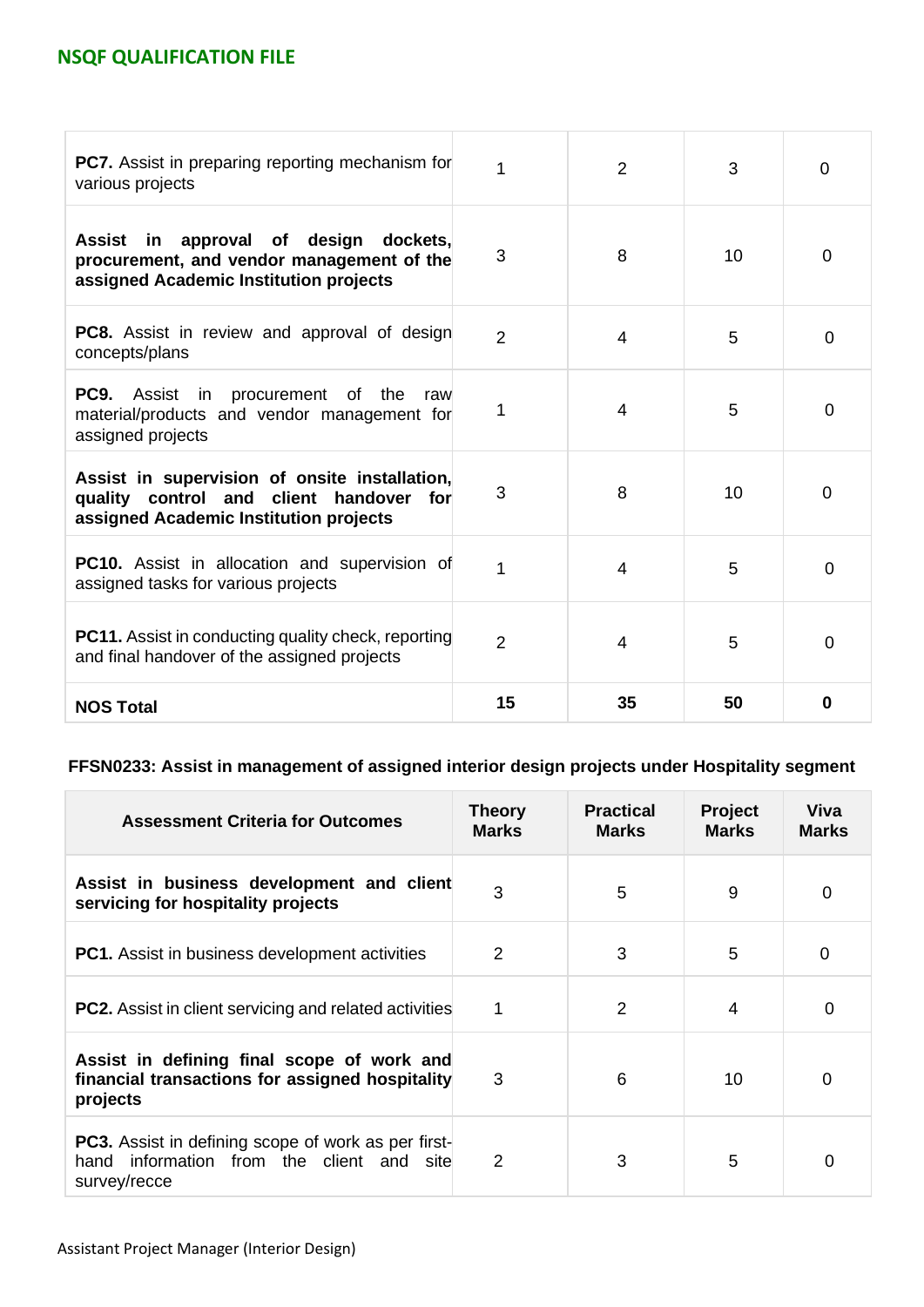| <b>PC4.</b> Assist in preparing estimates, quotations and<br>negotiations                                                              | 1              | 3              | 5  | 0              |
|----------------------------------------------------------------------------------------------------------------------------------------|----------------|----------------|----|----------------|
| Assist in planning teams and resources, and<br>reporting<br>mechanisms for the<br>defining<br>assigned hospitality projects            | 3              | 8              | 11 | $\overline{0}$ |
| <b>PC5.</b> Assist in planning resources as per finalized<br>scope of work for the project                                             | 1              | $\overline{4}$ | 5  | 0              |
| <b>PC6.</b> Assist in organizing teams and define<br>supervision and reporting mechanism for various<br>projects                       | 1              | 2              | 3  | $\overline{0}$ |
| <b>PC7.</b> Assist in preparing reporting mechanism for<br>various projects                                                            | 1              | 2              | 3  | 0              |
| <b>Assist</b><br>in<br>approval of<br>design<br>dockets,<br>procurement, and vendor management of the<br>assigned hospitality projects | 3              | 8              | 10 | $\mathbf 0$    |
| <b>PC8.</b> Assist in review and approval of design<br>concepts/plans                                                                  | $\overline{2}$ | $\overline{4}$ | 5  | $\mathbf 0$    |
| <b>PC9.</b> Assist in procurement of the<br>raw<br>material/products and vendor management for<br>assigned projects                    | 1              | $\overline{4}$ | 5  | 0              |
| Assist in supervision of onsite installation,<br>quality control and client<br>handover for<br>assigned hospitality projects           | 3              | 8              | 10 | $\overline{0}$ |
| PC10. Assist in allocation and supervision of<br>assigned tasks for various projects                                                   | 1              | 4              | 5  | 0              |
| <b>PC11.</b> Assist in conducting quality check, reporting<br>and final handover of the assigned projects                              | $\overline{2}$ | 4              | 5  | 0              |
| <b>NOS Total</b>                                                                                                                       | 15             | 35             | 50 | $\bf{0}$       |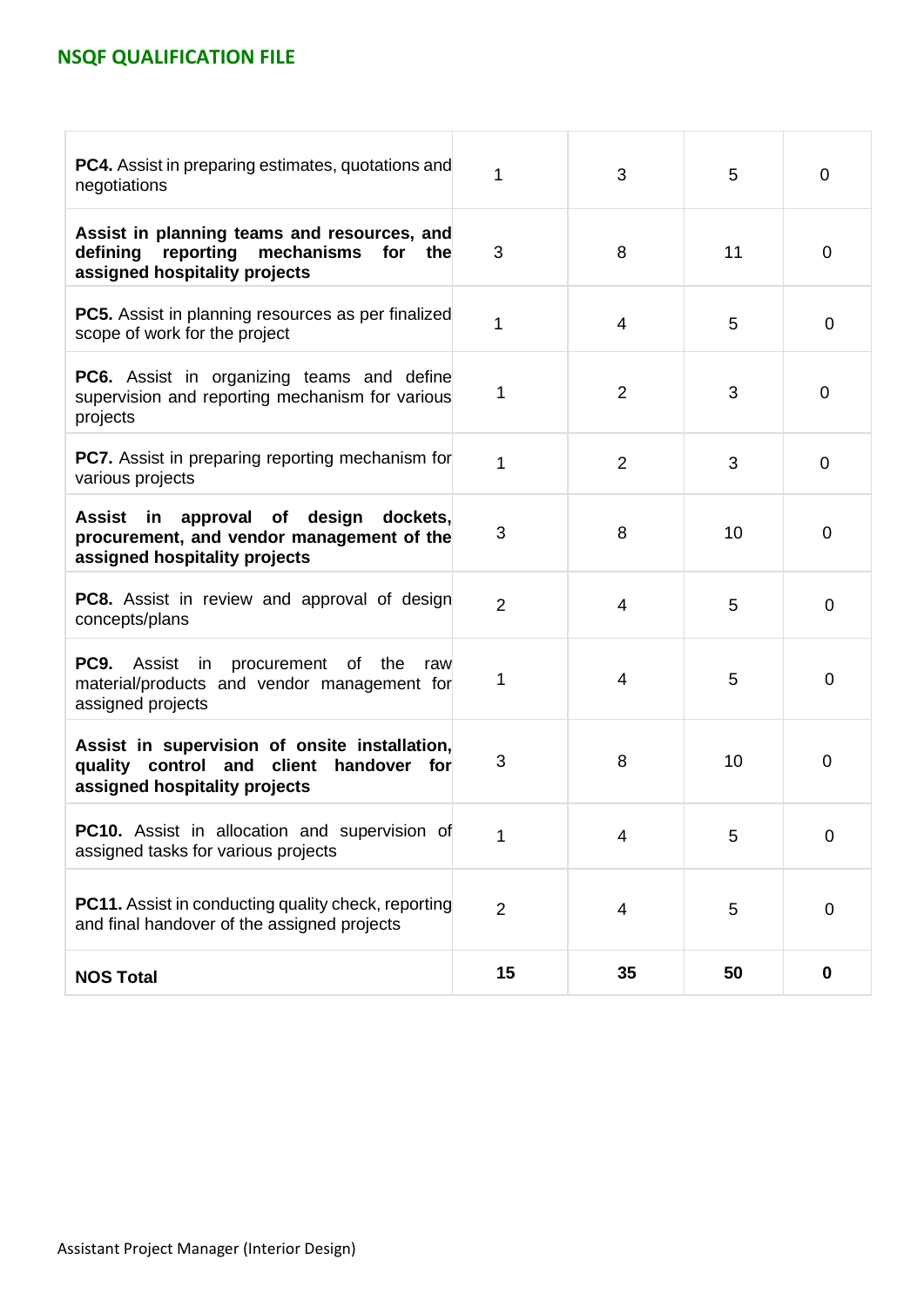**FFS/N0234: Assist in management of assigned interior design projects under Retail Fitout and Exhibitions segment**

| <b>Assessment Criteria for Outcomes</b>                                                                                                   | <b>Theory</b><br><b>Marks</b> | <b>Practical</b><br><b>Marks</b> | Project<br><b>Marks</b> | <b>Viva</b><br><b>Marks</b> |
|-------------------------------------------------------------------------------------------------------------------------------------------|-------------------------------|----------------------------------|-------------------------|-----------------------------|
| Assist in business development and client<br>servicing for Retail Fit out and Exhibitions<br>projects                                     | 3                             | 5                                | 9                       | 0                           |
| <b>PC1.</b> Assist in business development activities                                                                                     | $\overline{2}$                | 3                                | 5                       | $\overline{0}$              |
| <b>PC2.</b> Assist in client servicing and related activities                                                                             | $\overline{2}$<br>1<br>3<br>6 |                                  | 4                       | 0                           |
| Assist in defining final scope of work and<br>financial transactions for assigned Retail Fit<br>out and Exhibitions projects              |                               |                                  | 10                      | $\mathbf 0$                 |
| <b>PC3.</b> Assist in defining scope of work as per first-<br>information from the client and site<br>hand<br>survey/recce                | $\overline{2}$                | 3                                | 5                       | 0                           |
| <b>PC4.</b> Assist in preparing estimates, quotations and<br>negotiations                                                                 | 1                             | 3                                | 5                       | $\mathbf 0$                 |
| Assist in planning teams and resources, and<br>defining<br>reporting<br>mechanisms for the<br>assigned<br>Retail Fit out and Exhibitions  | 3                             | 8                                | 11                      | $\mathbf 0$                 |
| <b>PC5.</b> Assist in planning resources as per finalized<br>scope of work for the project                                                | 1                             | $\overline{4}$                   | 5                       | $\mathbf 0$                 |
| PC6. Assist in organizing teams and define<br>supervision and reporting mechanism for various<br>projects                                 | 1                             | $\overline{2}$                   | 3                       | 0                           |
| <b>PC7.</b> Assist in preparing reporting mechanism for<br>various projects                                                               | 1                             | $\overline{2}$                   | 3                       | $\mathbf 0$                 |
| Assist<br>approval of<br>design<br>dockets,<br>in<br>procurement, and vendor management of the<br>assigned Retail Fit out and Exhibitions | 3                             | 8                                | 10                      | $\mathbf 0$                 |
| <b>PC8.</b> Assist in review and approval of design<br>concepts/plans                                                                     | $\overline{2}$                | $\overline{4}$                   | 5                       | $\overline{0}$              |
| <b>PC9.</b><br>Assist in procurement of the<br>raw<br>material/products and vendor management for<br>assigned projects                    | 1                             | 4                                | 5                       | 0                           |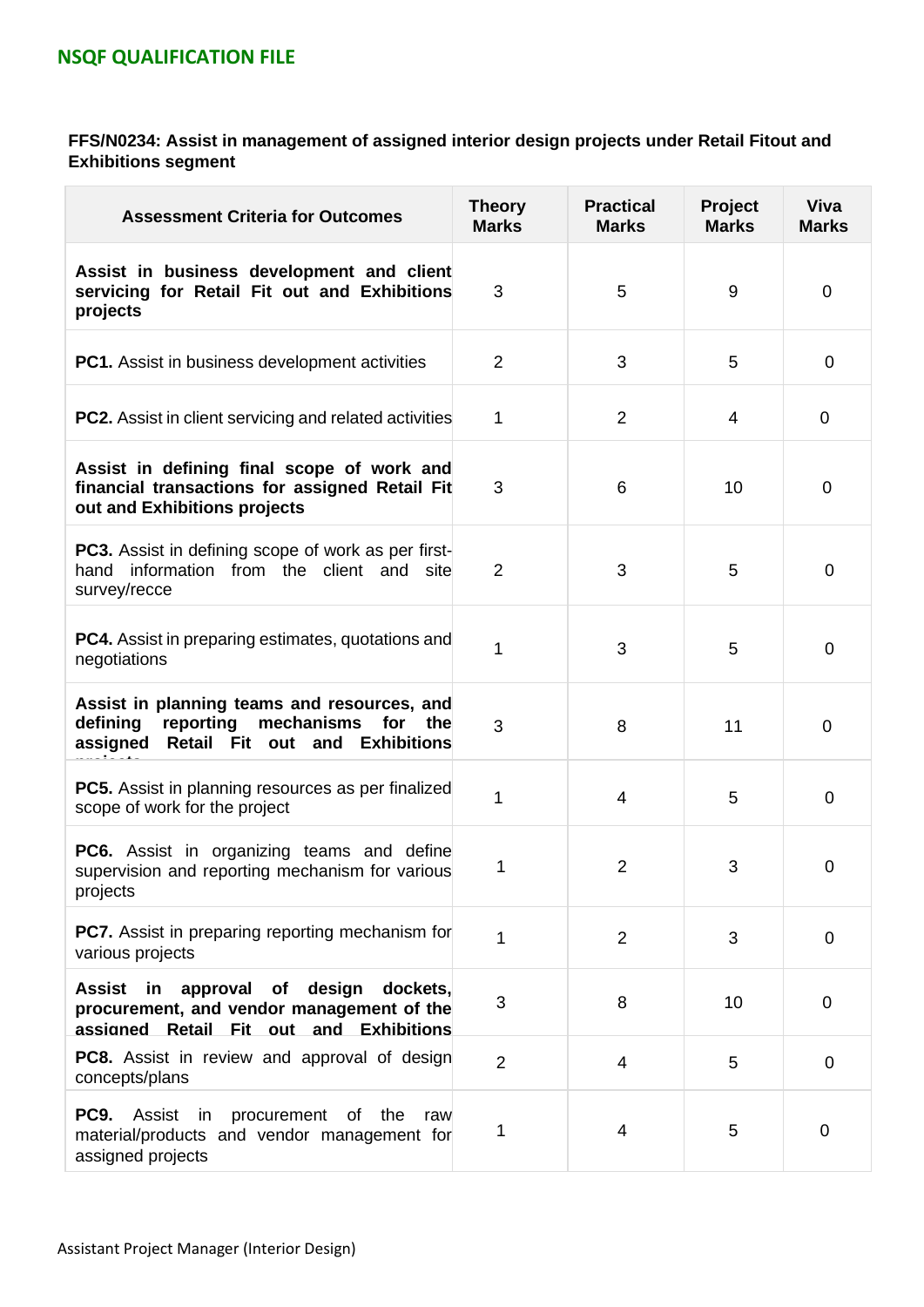| Assist in supervision of onsite installation,<br>quality control and client handover for<br>assigned Retail Fit out and Exhibitions | 3             | 8  | 10 | 0 |
|-------------------------------------------------------------------------------------------------------------------------------------|---------------|----|----|---|
| <b>PC10.</b> Assist in allocation and supervision of<br>assigned tasks for various projects                                         |               | 4  | 5  | 0 |
| <b>PC11.</b> Assist in conducting quality check, reporting<br>and final handover of the assigned projects                           | $\mathcal{P}$ |    | 5  | 0 |
| <b>NOS Total</b>                                                                                                                    | 15            | 35 | 50 |   |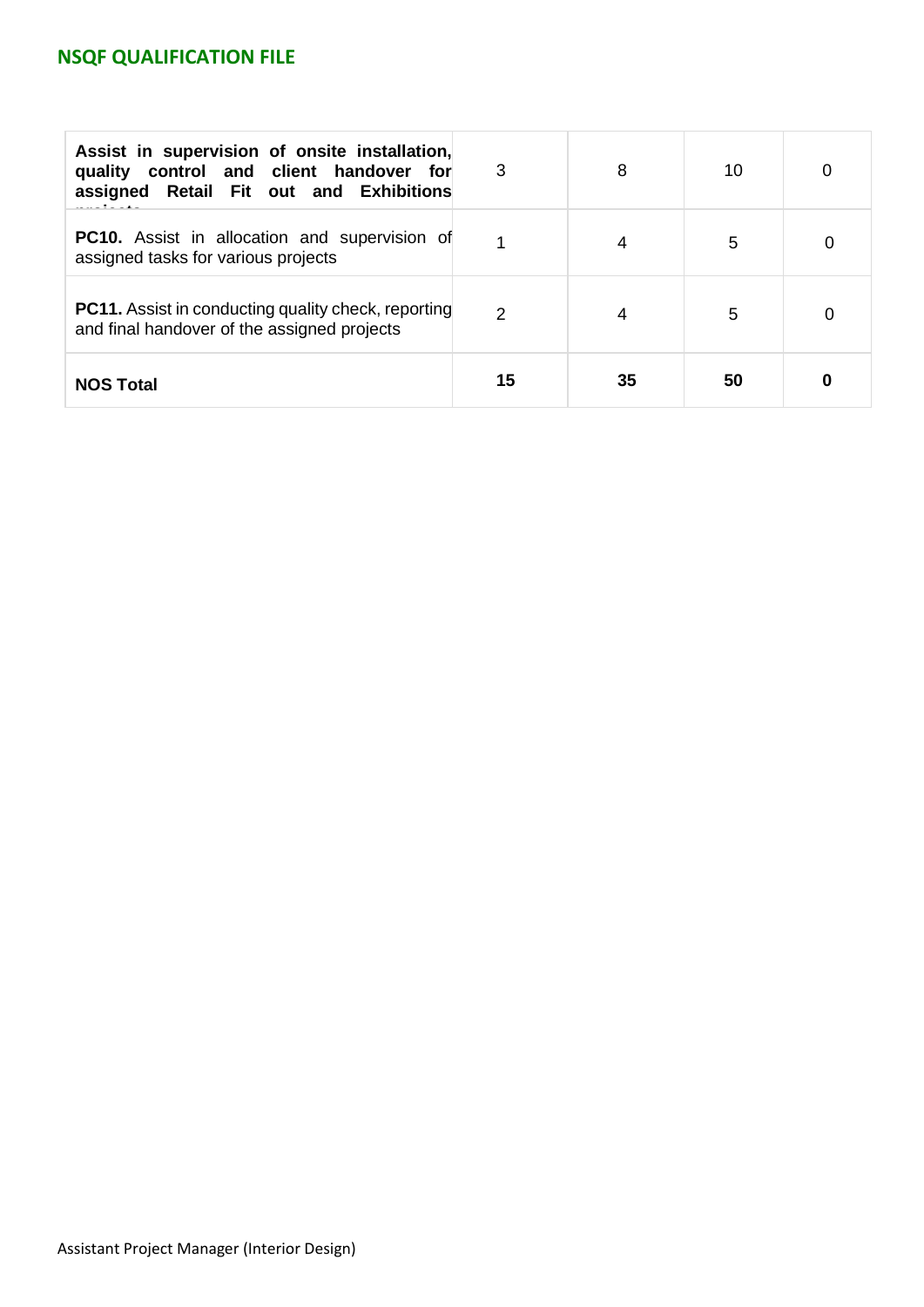### **Assessment Weightage:**

### **Compulsory NOS:**

| <b>National Occupational</b><br><b>Standards</b>                                                                                   | <b>Theory</b><br><b>Marks</b> | <b>Practical</b><br><b>Marks</b> | Project<br><b>Marks</b> | Viva<br><b>Marks</b> | <b>Total</b><br><b>Marks</b> | Weightage |
|------------------------------------------------------------------------------------------------------------------------------------|-------------------------------|----------------------------------|-------------------------|----------------------|------------------------------|-----------|
| FFS/N0225-<br>Assist in business<br>development and client<br>servicing for different<br>project categories                        | 20                            | 55                               | 20                      | 5                    | 100                          | 15        |
| FFS/N0226-<br>Assist in defining final<br>scope of work and financial<br>transactions for assigned<br>projects                     | 25                            | 50                               | 20                      | 5                    | 100                          | 10        |
| FFS/N0227-<br>Assist in planning teams<br>and resources for the<br>assigned projects and<br>defining reporting<br>mechanism        | 25                            | 50                               | 20                      | 5                    | 100                          | 10        |
| FFS/N0228-<br>Assist in review/approval of<br>design dockets,<br>procurement, and vendor<br>management of the<br>assigned projects | 20                            | 55                               | 20                      | 5                    | 100                          | 15        |
| FFS/N0229-<br>Assist in supervision of<br>onsite installation, quality<br>control and client handover<br>for assigned projects     | 22                            | 53                               | 20                      | 5                    | 100                          | 10        |
| FFS/N8204-<br>Work effectively with the<br>supervisors and co-<br>workers involving gender<br>and PwD sensitive<br>practices       | 13                            | 25                               | 52                      | 10                   | 100                          | 5         |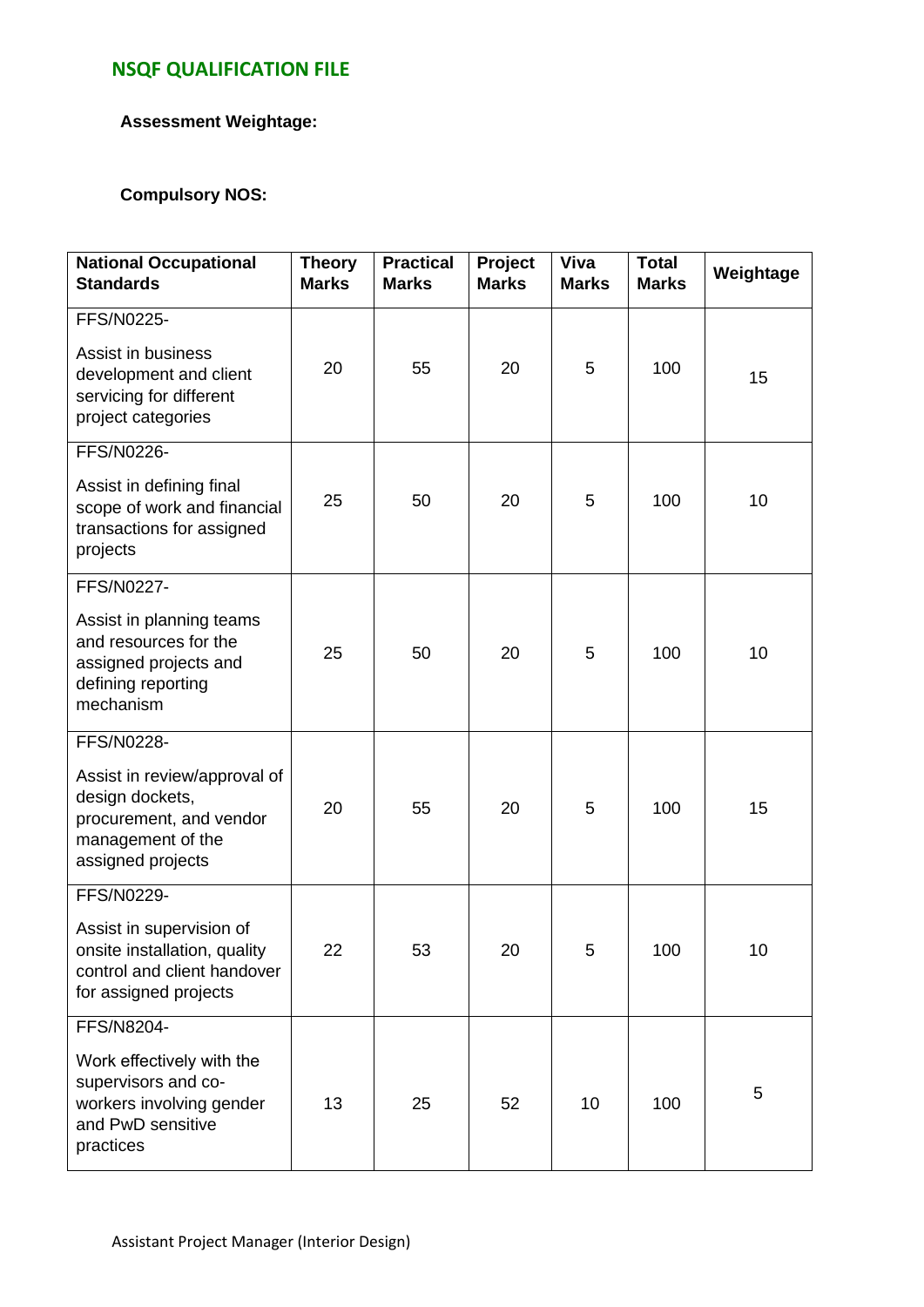| FFS/N8206-                                                                         |     |     |     |    |     |    |
|------------------------------------------------------------------------------------|-----|-----|-----|----|-----|----|
| Undertake<br>entrepreneurship and<br>business development<br>activities            | 20  | 20  | 60  | -  | 100 | 5  |
| <b>FFS/N8207-</b>                                                                  |     |     |     |    |     |    |
| Supervise health and<br>safety protocols for project<br>designing at the workplace | 12  | 61  | 27  | 0  | 100 | 5  |
| <b>Total</b>                                                                       | 157 | 369 | 239 | 35 | 800 | 75 |

## **Elective: 1 Residence & Kitchen**

| <b>National</b><br>Occupational<br><b>Standards</b>                                                                       | <b>Theory</b><br><b>Marks</b> | <b>Practical</b><br><b>Marks</b> | Project<br><b>Marks</b> | Viva<br><b>Marks</b> | <b>Total</b><br><b>Marks</b> | Weightage |
|---------------------------------------------------------------------------------------------------------------------------|-------------------------------|----------------------------------|-------------------------|----------------------|------------------------------|-----------|
| FFS/N0230-<br>Assist in management<br>assigned interior<br>οf<br>projects<br>design<br>for<br>Residence<br>and<br>Kitchen | 15                            | 35                               | 50                      | 0                    | 100                          | 25        |
| <b>Total</b>                                                                                                              | 15                            | 35                               | 50                      | 0                    | 100                          | 25        |

### **Elective: 2 Commercial**

| <b>National</b><br>Occupational<br><b>Standards</b>                                                               | <b>Theory</b><br><b>Marks</b> | <b>Practical</b><br><b>Marks</b> | Project<br><b>Marks</b> | Viva<br><b>Marks</b> | <b>Total</b><br><b>Marks</b> | Weightage |
|-------------------------------------------------------------------------------------------------------------------|-------------------------------|----------------------------------|-------------------------|----------------------|------------------------------|-----------|
| FFS/N0231-<br>Assist in management<br>assigned<br>οf<br>Commercial<br>and<br>Hospital interior design<br>projects | 15                            | 35                               | 50                      | 0                    | 100                          | 25        |
| <b>Total</b>                                                                                                      | 15                            | 35                               | 50                      | 0                    | 100                          | 25        |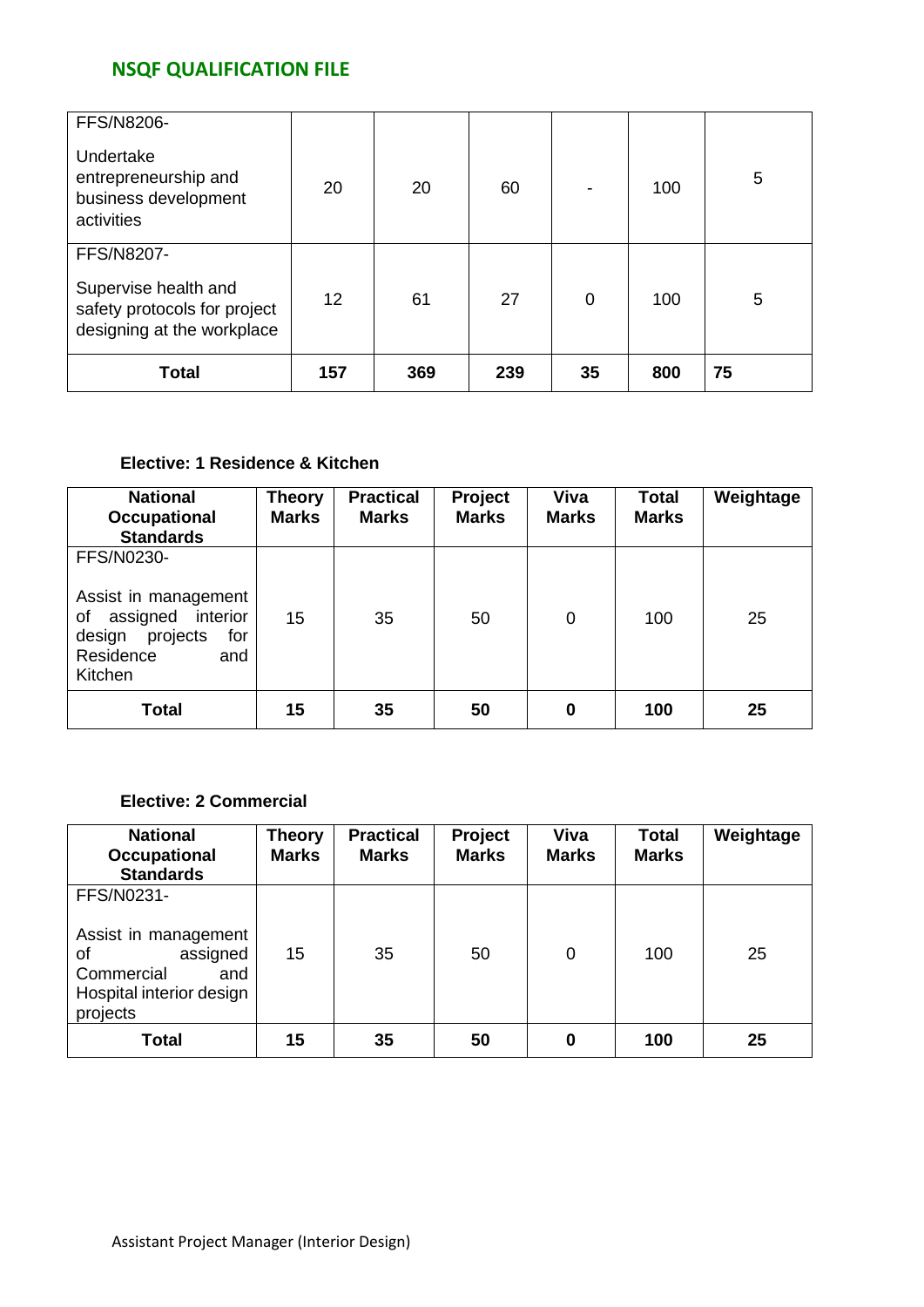#### **Elective: 3 Academic Institution**

| <b>National</b><br><b>Occupational</b><br><b>Standards</b>                                                                     | Theory<br><b>Marks</b> | <b>Practical</b><br><b>Marks</b> | Project<br><b>Marks</b> | Viva<br><b>Marks</b> | <b>Total</b><br><b>Marks</b> | Weightage |
|--------------------------------------------------------------------------------------------------------------------------------|------------------------|----------------------------------|-------------------------|----------------------|------------------------------|-----------|
| FFS/N0232-<br>Assist in management<br>assigned interior<br>of<br>projects<br>design<br>for<br>Academic Institutions<br>segment | 15                     | 35                               | 50                      | 0                    | 100                          | 25        |
| Total                                                                                                                          | 15                     | 35                               | 50                      | 0                    | 100                          | 25        |

### **Elective: 4 Hospitality**

| <b>National</b><br>Occupational<br><b>Standards</b>                                                           | <b>Theory</b><br><b>Marks</b> | <b>Practical</b><br><b>Marks</b> | Project<br><b>Marks</b> | Viva<br><b>Marks</b> | <b>Total</b><br><b>Marks</b> | Weightage |
|---------------------------------------------------------------------------------------------------------------|-------------------------------|----------------------------------|-------------------------|----------------------|------------------------------|-----------|
| FFS/N0233-<br>Assist in management<br>assigned interior<br>οf<br>design projects under<br>Hospitality segment | 15                            | 35                               | 50                      | 0                    | 100                          | 25        |
| Total                                                                                                         | 15                            | 35                               | 50                      | 0                    | 100                          | 25        |

### **Elective: 5 Retail Fitout and Exhibitions**

| <b>National</b><br>Occupational<br><b>Standards</b>                                                                                             | <b>Theory</b><br><b>Marks</b> | <b>Practical</b><br><b>Marks</b> | <b>Project</b><br><b>Marks</b> | Viva<br><b>Marks</b> | <b>Total</b><br><b>Marks</b> | Weightage |
|-------------------------------------------------------------------------------------------------------------------------------------------------|-------------------------------|----------------------------------|--------------------------------|----------------------|------------------------------|-----------|
| FFS/N0234-<br>Assist in management<br>assigned interior<br>οf<br>design projects under<br>Retail<br>Fitout<br>and<br><b>Exhibitions segment</b> | 15                            | 35                               | 50                             | 0                    | 100                          | 25        |
| Total                                                                                                                                           | 15                            | 35                               | 50                             | 0                    | 100                          | 25        |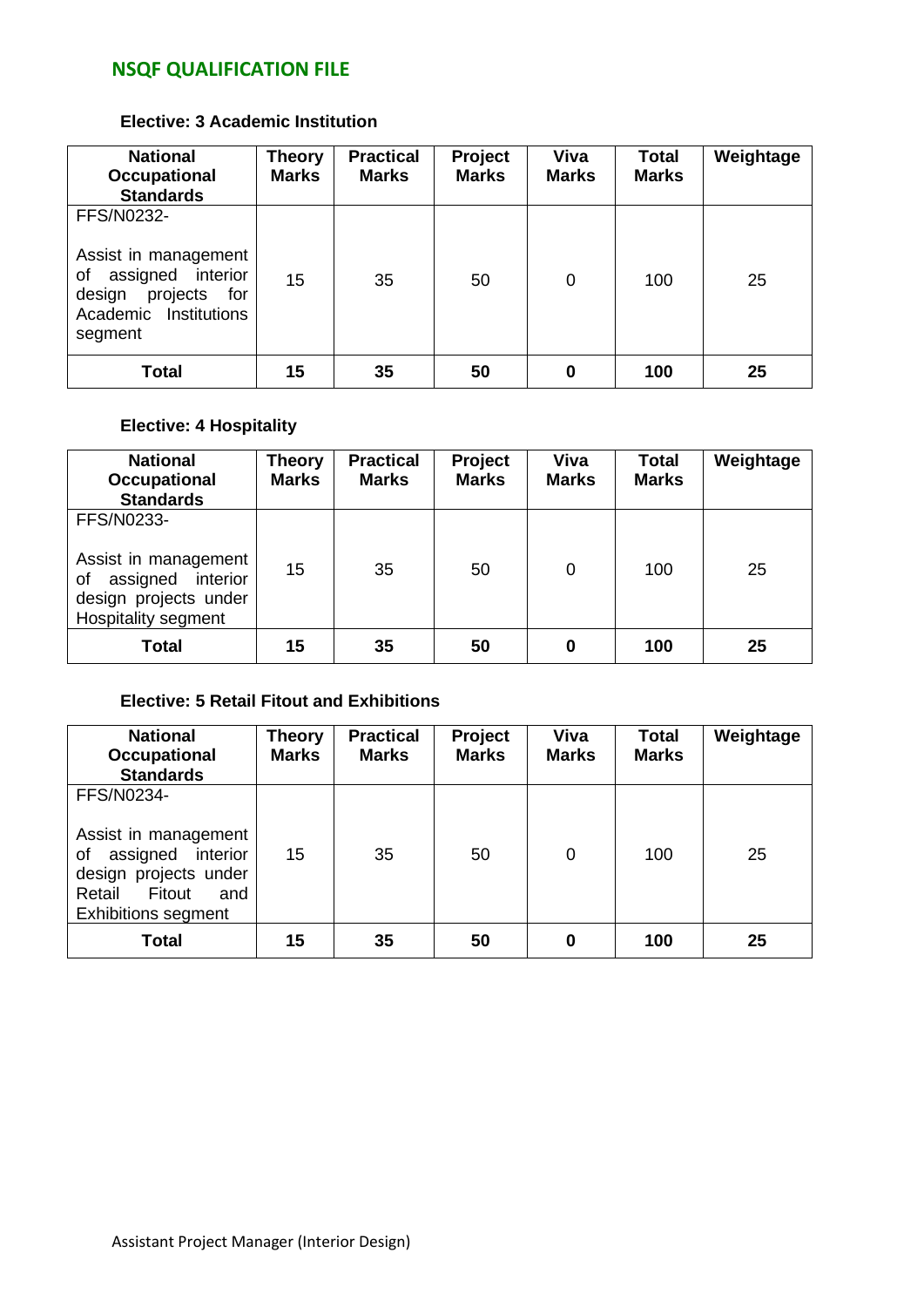# **SECTION 2 25. EVIDENCE OF LEVEL OPTION B**

| Level: 6                                                                                                                                                                                                                                                                   | Title/Name of qualification/component: Assistant Project Manager (Interior Design)                                                                                                                                                                                                                                                                                                                                                                                                                                                                                                                                                                                                                   |                                                                                                                                                                                                                                                           |  |  |  |  |  |
|----------------------------------------------------------------------------------------------------------------------------------------------------------------------------------------------------------------------------------------------------------------------------|------------------------------------------------------------------------------------------------------------------------------------------------------------------------------------------------------------------------------------------------------------------------------------------------------------------------------------------------------------------------------------------------------------------------------------------------------------------------------------------------------------------------------------------------------------------------------------------------------------------------------------------------------------------------------------------------------|-----------------------------------------------------------------------------------------------------------------------------------------------------------------------------------------------------------------------------------------------------------|--|--|--|--|--|
| <b>NSQF Domain</b>                                                                                                                                                                                                                                                         | Key requirements of the job                                                                                                                                                                                                                                                                                                                                                                                                                                                                                                                                                                                                                                                                          | How the job role relates to the                                                                                                                                                                                                                           |  |  |  |  |  |
|                                                                                                                                                                                                                                                                            | role                                                                                                                                                                                                                                                                                                                                                                                                                                                                                                                                                                                                                                                                                                 | <b>NSQF level descriptors</b>                                                                                                                                                                                                                             |  |  |  |  |  |
| <b>Process</b><br><b>NSQF</b><br>Level<br><b>Descriptor:</b><br>Demands a wide<br>0f<br>range<br>specialised<br>technical<br>skill,<br>clarity<br>of<br>knowledge<br>and<br>practice in broad<br>range of activity<br>involving standard<br>and non-standard<br>practices. | Following are the process wise<br>key requirements of the job role:<br>Assist in performing business<br>development<br>and<br>client<br>servicing activities.<br>the<br>Analyse<br>customer<br>requirements and define the<br>scope of the project.<br>Perform project planning and<br>work estimate calculations.<br>Ensure client approval and<br>required sign offs at every<br>stage and intimate client in<br>case of changes.<br>Supervise design solutions,<br>material selection and AFC<br>drawings approvals.<br>Perform<br>procurement<br>$\blacksquare$<br>vendor<br>management<br>and<br>management.<br>Assist in on site installation.<br>Conduct site inspects and<br>quality checks. | As mentioned in the key requirements,<br>the person carries out the different<br>tasks in a familiar, routine and situation<br>with a clear choice.<br>The job requirements match with the<br>NSQF level 6 descriptor. Hence the<br>level is pegged at 6. |  |  |  |  |  |
| <b>Professional</b><br>knowledge                                                                                                                                                                                                                                           | Following are the few professional<br>knowledge requirements of the<br>job role:                                                                                                                                                                                                                                                                                                                                                                                                                                                                                                                                                                                                                     | According to the key requirements, the<br>person<br>the<br>person should<br>have<br>knowledge about basic facts, and<br>knowledge required for the job role.                                                                                              |  |  |  |  |  |
| <b>NSQF</b><br>Level<br>Descriptor:<br>Demands a wide<br>of<br>range<br>specialised<br>technical<br>skill,<br>clarity<br>0f<br>knowledge<br>and<br>practice in broad<br>range of activity<br>involving standard                                                            | Pre-requisites<br>for<br>the<br>recce<br>Techniques and strategies<br>of business development,<br>interaction<br>client<br>site<br>recce.<br>Tools and methodology for<br>project<br>planning<br>and<br>scheduling.<br>Market<br>knowledge<br>of<br>material costs.<br>Basics of<br>project<br>cost<br>estimation.                                                                                                                                                                                                                                                                                                                                                                                   | The job requirements match with the<br>NSQF level 6 descriptor. Hence, the<br>level is kept as 6.                                                                                                                                                         |  |  |  |  |  |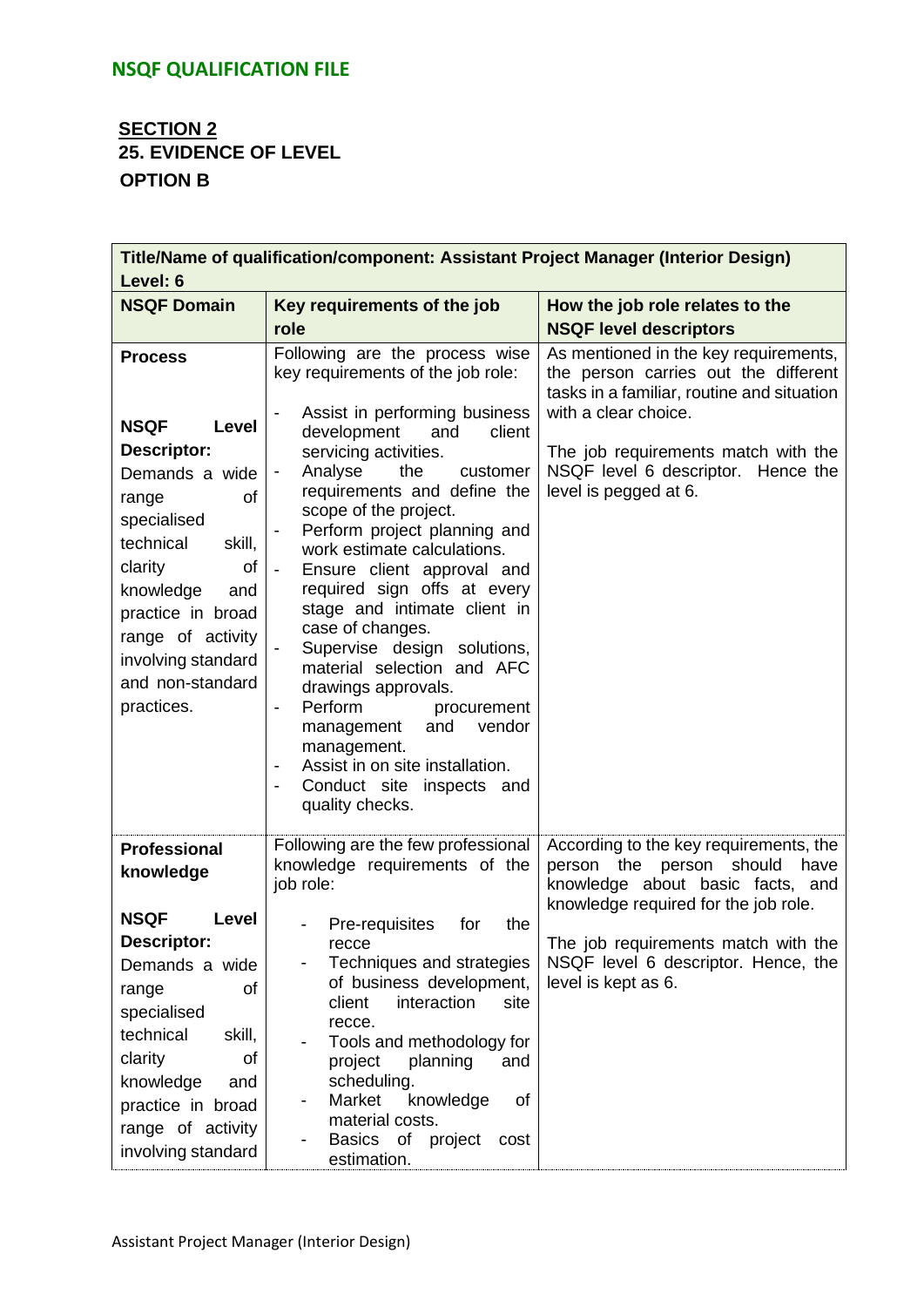| Level: 6                                                                                                                                                                                                                                                                          | Title/Name of qualification/component: Assistant Project Manager (Interior Design)                                                                                                                                                                                                                                                                                                                                                                                                                                                                                                                                                                           |                                                                                                                                                                                                                                                                                              |
|-----------------------------------------------------------------------------------------------------------------------------------------------------------------------------------------------------------------------------------------------------------------------------------|--------------------------------------------------------------------------------------------------------------------------------------------------------------------------------------------------------------------------------------------------------------------------------------------------------------------------------------------------------------------------------------------------------------------------------------------------------------------------------------------------------------------------------------------------------------------------------------------------------------------------------------------------------------|----------------------------------------------------------------------------------------------------------------------------------------------------------------------------------------------------------------------------------------------------------------------------------------------|
| <b>NSQF Domain</b>                                                                                                                                                                                                                                                                | Key requirements of the job<br>role                                                                                                                                                                                                                                                                                                                                                                                                                                                                                                                                                                                                                          | How the job role relates to the<br><b>NSQF level descriptors</b>                                                                                                                                                                                                                             |
| and non-standard<br>practices.                                                                                                                                                                                                                                                    | Basics of drawing details<br>and specifications.<br>Health, safety norms at<br>workplace.<br>Waste<br>disposal<br>procedures<br>and<br>guidelines.<br>Standard<br>process<br>and<br>of<br>various<br>principle<br>operations of the worksite.                                                                                                                                                                                                                                                                                                                                                                                                                |                                                                                                                                                                                                                                                                                              |
| <b>Professional</b><br>skill<br><b>NSQF</b><br>Level<br>Descriptor:<br>Demands a wide<br>οf<br>range<br>specialised<br>technical<br>skill,<br>clarity<br>of<br>knowledge<br>and<br>practice in broad<br>range of activity<br>involving standard<br>and non-standard<br>practices. | Following are the few professional<br>skills required for the job role<br>Perform client deliberations<br>involving<br>business<br>development activities.<br>Defining final scope of work.<br>Prepare<br>project<br>cost<br>estimates, quotations.<br><b>Review</b><br>and<br>approve<br>the<br>drawings,<br>concepts,<br>mood<br>boards,<br>3D<br>renders,<br>miniatures, etc.<br>the<br>Ensure<br>execution<br>0f<br>various stages involved<br>in<br>project from client interaction<br>to the handover.<br>Identification of the details<br>received from the client.<br>Perform Project planning.<br>Working at the workplace as<br>per the guideline. | The person demonstrates his/ her<br>practical skills, which are routine and<br>repetitive in a narrow<br>range<br>of<br>applications.<br>The job requirements match with the<br>NSQF level 6 descriptor. Therefore,<br>the level is pegged at 6.                                             |
| <b>Core skill</b><br><b>NSQF</b><br>Level<br>Descriptor:<br>Demands a wide<br>of<br>range<br>specialised<br>technical<br>skill,<br>clarity<br>οf<br>knowledge<br>and<br>practice in broad<br>range of activity                                                                    | The job role demands that the<br>should<br>able<br>be<br>person<br>to<br>understand and possess the skills<br>such as:<br>understand the<br>Read and<br>measurements.<br>Understands<br>project<br>instructions<br>standard<br>and<br>operating procedures.<br>Understand<br>advance<br>principles of measurement,<br>geometry, and arithmetic and<br>algebraic calculation.                                                                                                                                                                                                                                                                                 | The person understands the arithmetic<br>and algebraic principle, understanding<br>of social and natural environments.<br>He/she is able to communicate by<br>writing and speaking.<br>The job requirements match with the<br>NSQF level 6 descriptor. Therefore,<br>the level is kept as 6. |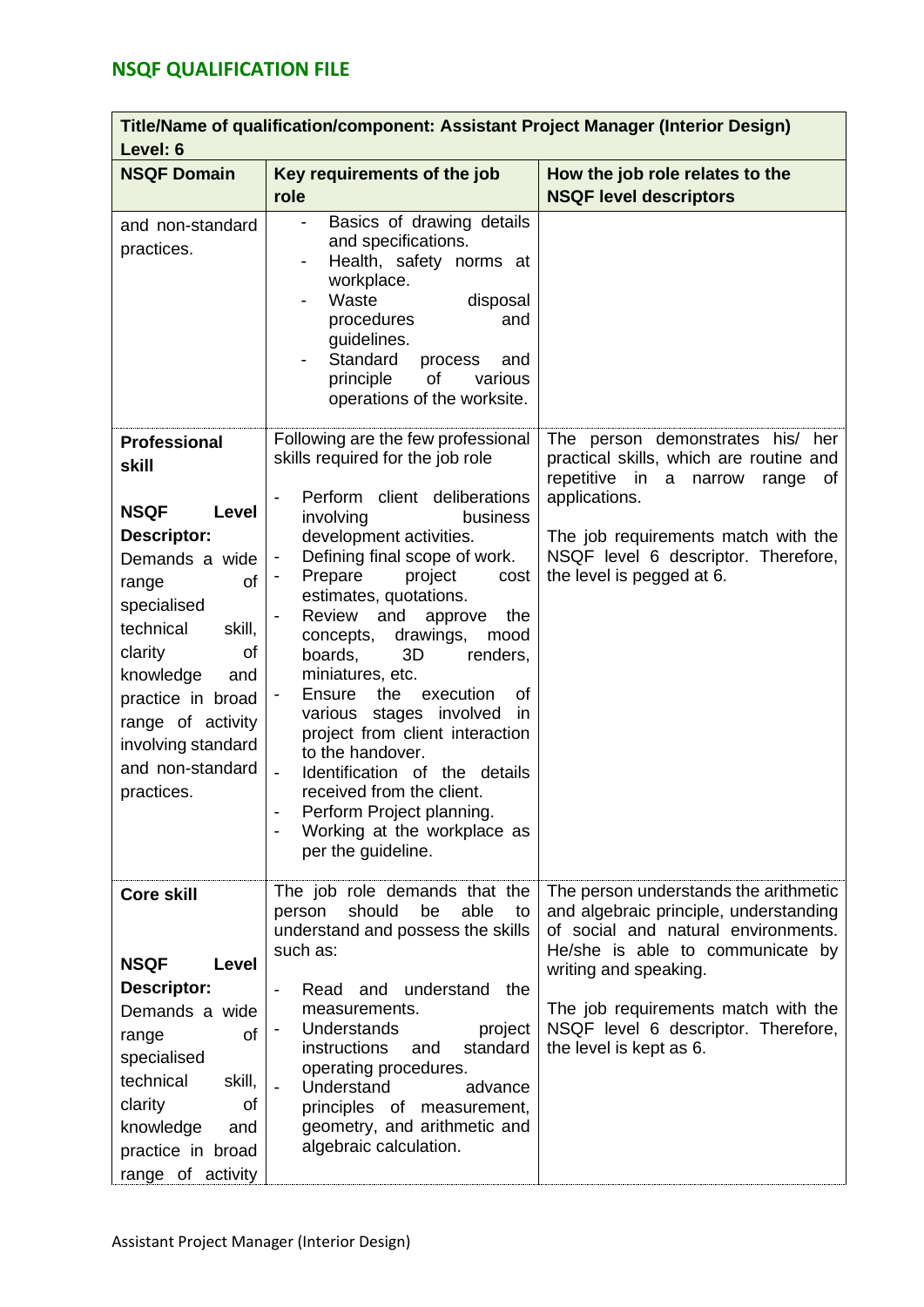| Level: 6                                                                                                                                                                                                                                          | Title/Name of qualification/component: Assistant Project Manager (Interior Design)                                                                                                                                                                                                                                                                                                                                                                                                                                                                                                                                                  |                                                                                                  |  |  |  |  |
|---------------------------------------------------------------------------------------------------------------------------------------------------------------------------------------------------------------------------------------------------|-------------------------------------------------------------------------------------------------------------------------------------------------------------------------------------------------------------------------------------------------------------------------------------------------------------------------------------------------------------------------------------------------------------------------------------------------------------------------------------------------------------------------------------------------------------------------------------------------------------------------------------|--------------------------------------------------------------------------------------------------|--|--|--|--|
| <b>NSQF Domain</b>                                                                                                                                                                                                                                | Key requirements of the job                                                                                                                                                                                                                                                                                                                                                                                                                                                                                                                                                                                                         | How the job role relates to the                                                                  |  |  |  |  |
|                                                                                                                                                                                                                                                   | role                                                                                                                                                                                                                                                                                                                                                                                                                                                                                                                                                                                                                                | <b>NSQF level descriptors</b>                                                                    |  |  |  |  |
| involving standard<br>and non-standard<br>practices.                                                                                                                                                                                              | Read<br>and<br>understand<br>company policy documents;<br>information displayed at the<br>worksite.<br>Communicate<br>with<br>team<br>$\blacksquare$<br>members and supervisor.<br>Identify risks that affect the<br>$\qquad \qquad \blacksquare$<br>health,<br>safety,<br>and<br>environment for self<br>and<br>others while working in the<br>vicinity.                                                                                                                                                                                                                                                                           |                                                                                                  |  |  |  |  |
| <b>Responsibility</b>                                                                                                                                                                                                                             | Few of the key responsibilities:                                                                                                                                                                                                                                                                                                                                                                                                                                                                                                                                                                                                    | The person has responsibility for his/<br>her own work and learning.                             |  |  |  |  |
| <b>NSQF</b><br>Level<br>Descriptor:<br>Demands a wide<br>range<br>0f<br>specialised<br>technical<br>skill,<br>clarity<br>of<br>knowledge<br>and<br>practice in broad<br>range of activity<br>involving standard<br>and non-standard<br>practices. | Arrange client meetings.<br>Understand the project scope<br>interpret the<br>and<br>details<br>received.<br>Organize and conduct site<br>recce.<br>Prepare project plan<br>and<br>delegate<br>the<br>tasks<br>accordingly.<br>Ensure design approvals and<br>changes gets incorporated.<br>Ensure material selection is as<br>per budget and timeline.<br>Conduct procurement<br>and<br>vendor management.<br>Coordinate<br>with<br>multiple<br>agencies and contractors.<br>Supervise on-site execution.<br>Regular monitoring of work<br>done and update the client.<br>Perform quality check and<br>client<br>handovers.<br>take | The job requirements match with the<br>NSQF level 6 descriptor. Hence the<br>level is kept at 6. |  |  |  |  |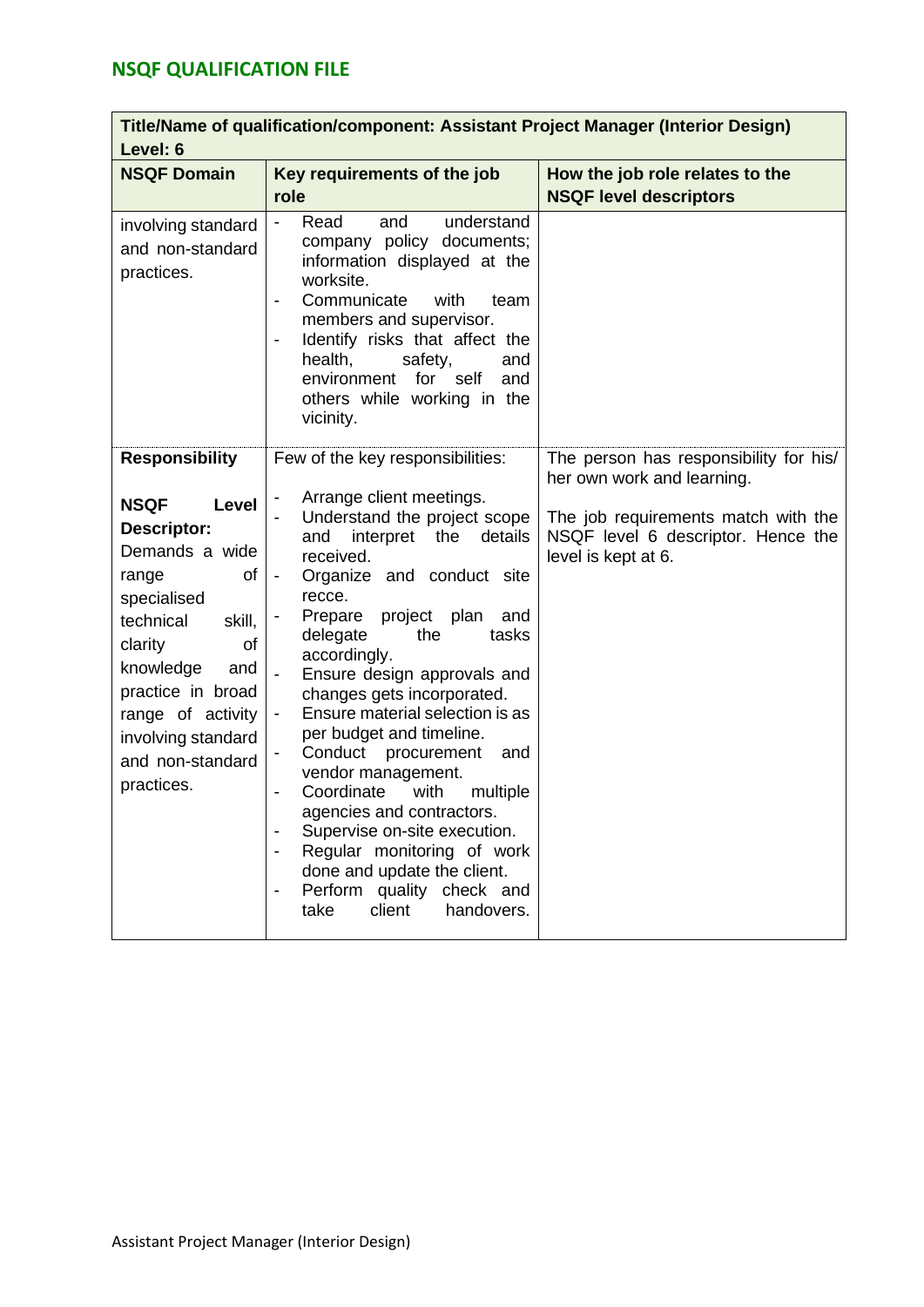### **SECTION 3**

### **EVIDENCE OF NEED**

| <b>Basis</b>                 |    |     | In the case of SSC                                                                                                                                                                                                                                                                                                                                                                                                                                                                                                                                                                                                                         |  |  |  |
|------------------------------|----|-----|--------------------------------------------------------------------------------------------------------------------------------------------------------------------------------------------------------------------------------------------------------------------------------------------------------------------------------------------------------------------------------------------------------------------------------------------------------------------------------------------------------------------------------------------------------------------------------------------------------------------------------------------|--|--|--|
| <b>Need</b><br>Qualification | of | the | FFSC follows an intensive, detailed process for Qualification<br>development, which requires industry involvement at each level.<br>FFSC has an Industry-led Sub-Committee, called the "FFSC's<br>Board of Standards (BoS)," dedicated to the development of<br>Qualifications. BoS is formed with the support of the elected<br>members of the Governing Council and Honorary Members from<br>the Academic Institutions. Further, FFSC has a "National<br>Occupational Standards (NOS) Group" comprising of Subject<br>Matter Experts of various domains who work on developing<br>Qualifications specific to sub-sector and occupations. |  |  |  |
|                              |    |     | FFSC also involves a minimum of 30+ industry stakeholders for<br>the development of the Qualifications.                                                                                                                                                                                                                                                                                                                                                                                                                                                                                                                                    |  |  |  |
|                              |    |     | In addition, the skill requirement study conducted by Boston<br>Consulting Group (BCG) in 2020 has indicated the furniture<br>industry is growing and is expected to grow at 7-8% and 13-18%<br>CAGR, respectively, for Home and Office Furniture. The furniture<br>market is majorly dominated by the unorganized sector. The<br>sector is witnessing strong growth due to increased construction<br>activities in metro cities and tier-II cities, changing lifestyles,<br>increasing disposable income, along changing consumer<br>aspirations.                                                                                         |  |  |  |
|                              |    |     | FFSC also conducted a skill gap study to understand the need for<br>the Qualification. According to the Skill Gap Report:                                                                                                                                                                                                                                                                                                                                                                                                                                                                                                                  |  |  |  |
|                              |    |     | Manpower during 2016-17: 3,12,202<br>Estimated for 2022: 6,16,231<br>Estimated for 2025: 8,65,760<br>Gap during 2022: 3,05,029<br>Gap during 2025: 5,53,558                                                                                                                                                                                                                                                                                                                                                                                                                                                                                |  |  |  |
|                              |    |     | Skill Gap Studies are attached as Annexure.                                                                                                                                                                                                                                                                                                                                                                                                                                                                                                                                                                                                |  |  |  |
| Industry<br>Relevance        |    |     | FFSC has taken validations of the job roles from 30+ industry<br>bodies The Qualification has been developed based on relevance<br>and inputs of the industry.<br>The details of industry validation, attached as supporting<br>documents.                                                                                                                                                                                                                                                                                                                                                                                                 |  |  |  |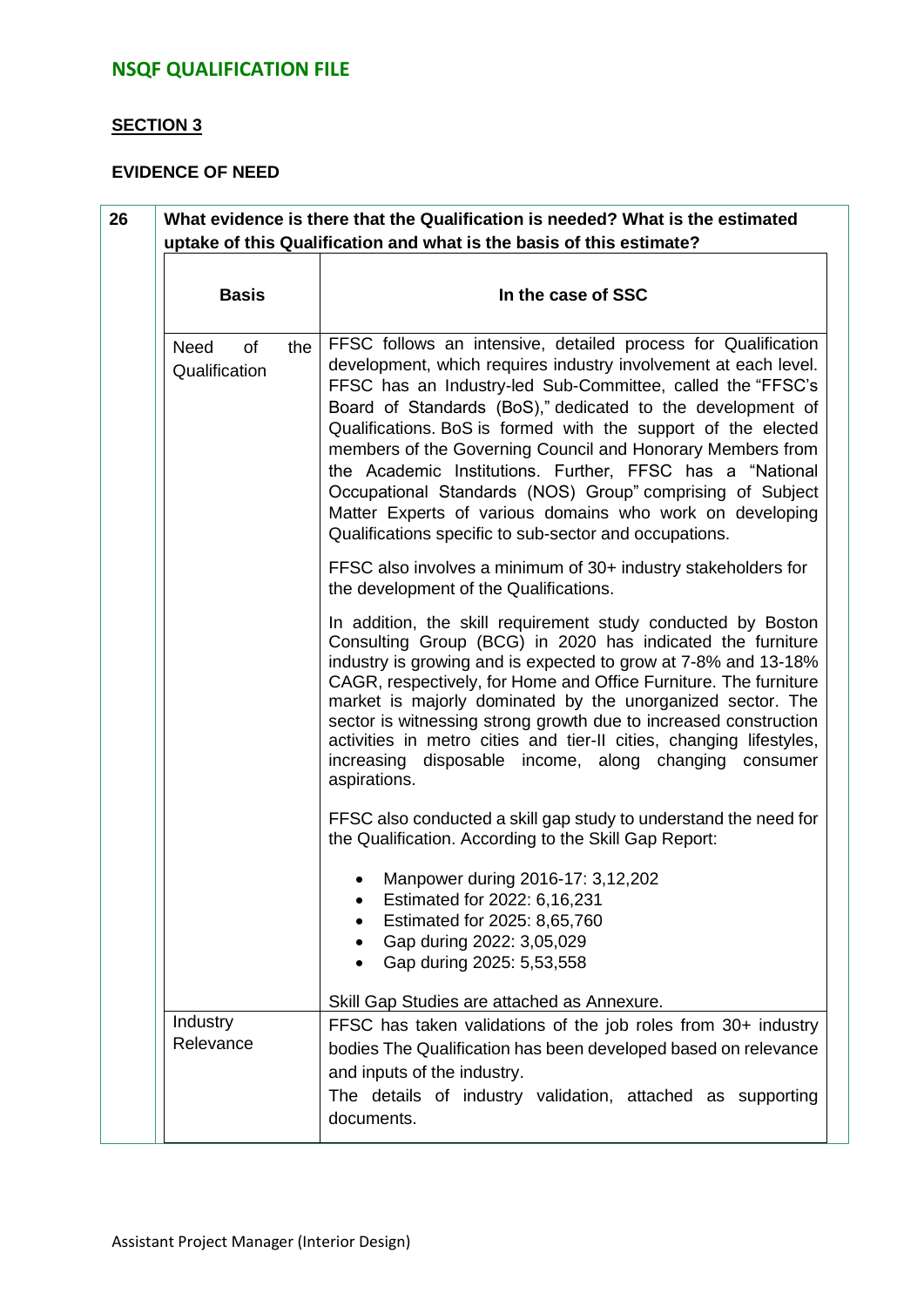|    | Usage<br>of<br>the<br>Qualification<br>Estimated uptake | The usage of the Qualification will be found in both organized and<br>unorganized sub-sectors of the furniture industry. It will be used<br>for reskilling, fresh skilling, upskilling training in schools, colleges,<br>in-house training purposes, and basic apprenticeship programs<br>etc.                                                                                       |  |
|----|---------------------------------------------------------|--------------------------------------------------------------------------------------------------------------------------------------------------------------------------------------------------------------------------------------------------------------------------------------------------------------------------------------------------------------------------------------|--|
|    |                                                         | FFSC has conducted research, analysis, and assessment of skill<br>gaps in the furniture industry. Therefore, the estimation of the<br>requirement of manpower has to be done based on the findings<br>of the skill gap study and secondary research.<br>Manpower during 2016-17: 3,12,202<br>Estimated uptake for 2022: 6,16,231<br>Estimated uptake for 2025: 8,65,760<br>$\bullet$ |  |
| 27 | recommendations.                                        | Recommendation from the concerned Line Ministry of the Government/Regulatory<br>Body. To be supported by documentary evidence<br>FFSC has approached the concerned Line Ministry for the alignment and                                                                                                                                                                               |  |
| 28 | presenting a duplicate qualification                    | What steps were taken to ensure that the Qualification (s) does (do) not duplicate<br>already existing or planned qualifications in the NSQF? Give justification for                                                                                                                                                                                                                 |  |
|    | roles.                                                  | Interior Design and Installation is one of the sub-sectors of FFSC. Earlier FFSC has already<br>developed NSQC approved Qualifications namely Assistant Draughtsperson (Interior<br>Design- Level 2) and Draughtsperson (Interior Design- Level 3) which were approved in<br>15 <sup>th</sup> NSQC Meeting. These Qualifications leads to the progression of Interior Designer job   |  |
|    | sector.                                                 | Currently, FFSC is working on developing new Qualifications of Levels- 4, 5, 6 for the                                                                                                                                                                                                                                                                                               |  |
|    | Qualification Registrar as well.                        | FFSC has checked this Qualification of Assistant Project Manager (Interior Design)- Level<br>6 for any duplication across the sectors. Given that Qualification is a niche to the Furniture<br>sector, there is no duplication or pre-existing similar qualifications available in other<br>sectors. No existing course was found with the same content and duration in National     |  |
|    | consultation with the stakeholders.                     | This Qualification was developed keeping in mind the industry requirements after                                                                                                                                                                                                                                                                                                     |  |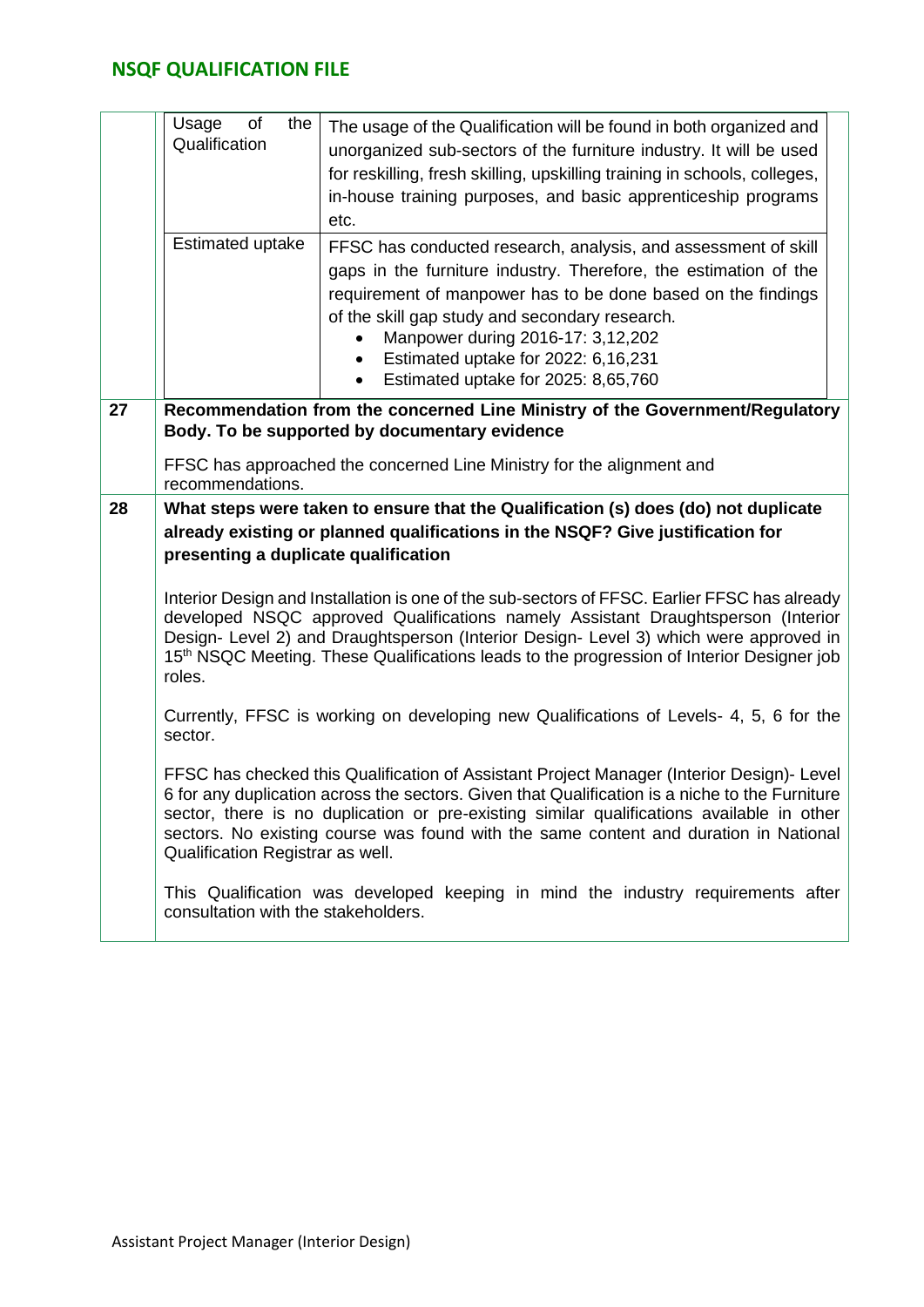### **29 What arrangements are in place to monitor and review the Qualification (s)? What data will be used, and at what point will the Qualification (s) be revised or updated? Specify the review process here**

The qualification packs will be reviewed and checked for relevance as per industry standards after 3 years.

Any institution/ individual can send feedback, which will be considered during the next review cycle. In addition, communication will be sent for feedback to all the major stakeholders before reviewing the qualifications. The Qualification will also be uploaded to the website of FFSC for feedback and suggestions for the review process.

#### **SECTION 4 EVIDENCE OF PROGRESSION**

### **30 What steps have been taken to design this or other qualifications to ensure that there is a clear path to other qualifications in this sector?** *Show the career map here to reflect the clear progression*

Online sessions, one to one meeting with industry experts were carried out to understand the career progression. In addition, the skill gap study of FFSC and secondary reports was also referred to understand the progression.